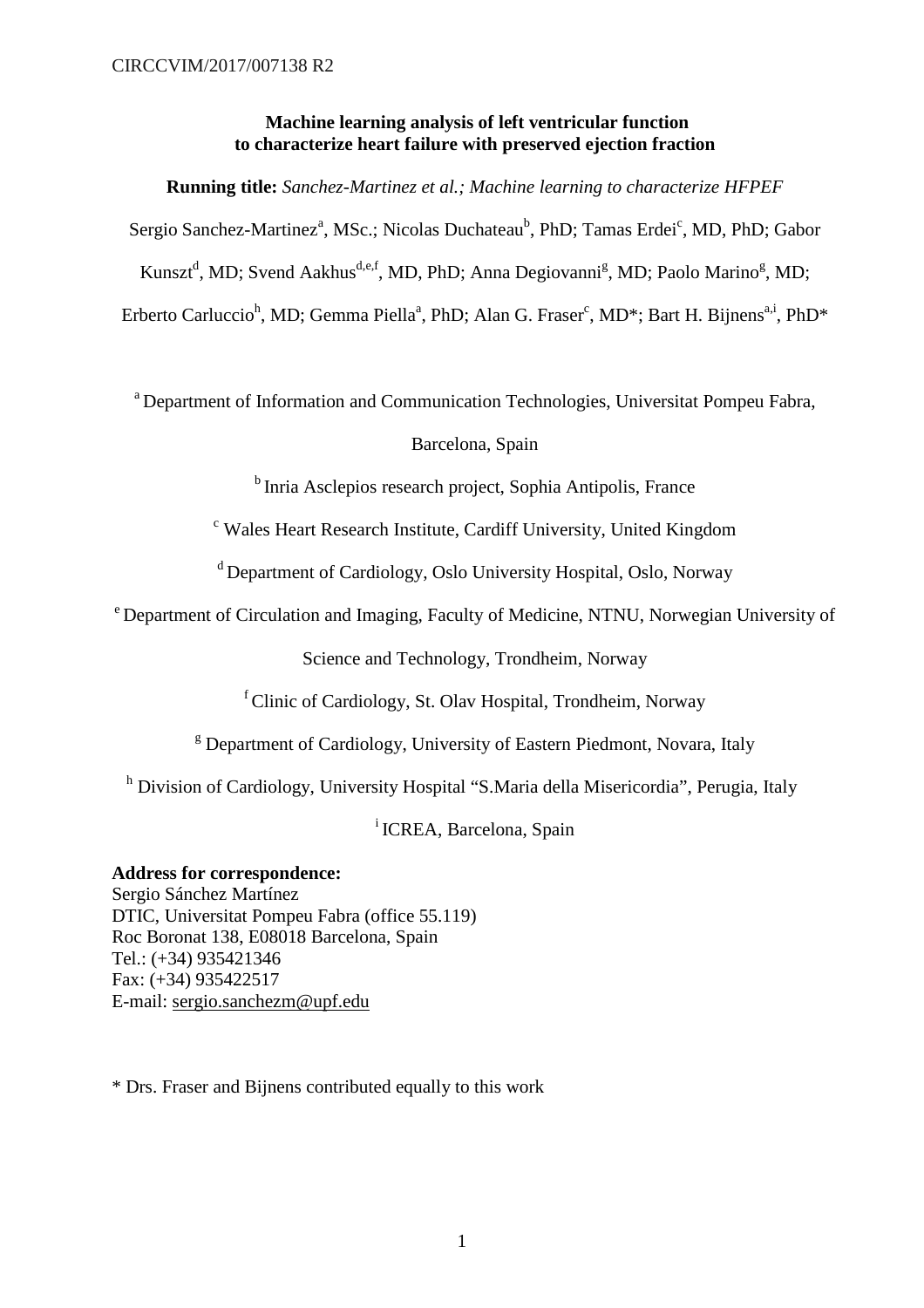### **Abstract**

**Background** – Current diagnosis of heart failure with preserved ejection fraction (HFPEF) is suboptimal. We tested the hypothesis that comprehensive machine learning (ML) of left ventricular (LV) function at rest and exercise objectively captures differences between HFPEF and healthy subjects.

**Methods and results** – 156 subjects aged>60 years (72 HFPEF+33 healthy for the initial analyses; 24 hypertensive+27 breathless for independent evaluation) underwent stress echocardiography, in the MEDIA-study. LV long-axis myocardial velocity patterns were analyzed using an unsupervised ML algorithm that orders subjects according to their similarity, allowing exploration of the main trends in velocity patterns. ML identified a continuum from health to disease, including a transition zone associated to an uncertain diagnosis. Clinical validation was performed: (i) to characterize the main trends in the patterns for each zone, which corresponded to known characteristics and new features of HFPEF; the ML-diagnostic zones differed for age, body mass index, 6-minute walk distance, B-type natriuretic peptide, and LV mass index  $(p<0.05)$ . (ii) to evaluate the consistency of the proposed groupings against diagnosis by current clinical criteria; correlation with diagnosis was good (Kappa, 72.6%; 95% confidence interval, 58.1–87.0); ML identified 6% of healthy controls as HFPEF. Blinded reinterpretation of imaging from subjects with discordant clinical and ML diagnoses revealed abnormalities not included in diagnostic criteria. The algorithm was applied independently to another 51 subjects, classifying 33% of hypertensive and 67% of breathless controls as mild-HFPEF.

**Conclusions** – The analysis of LV long-axis function on exercise by interpretable ML may improve the diagnosis and understanding of HFPEF.

**Key words:** exercise echocardiography; heart failure with preserved ejection fraction; myocardial velocity; machine learning; non-invasive diagnostics heart failure.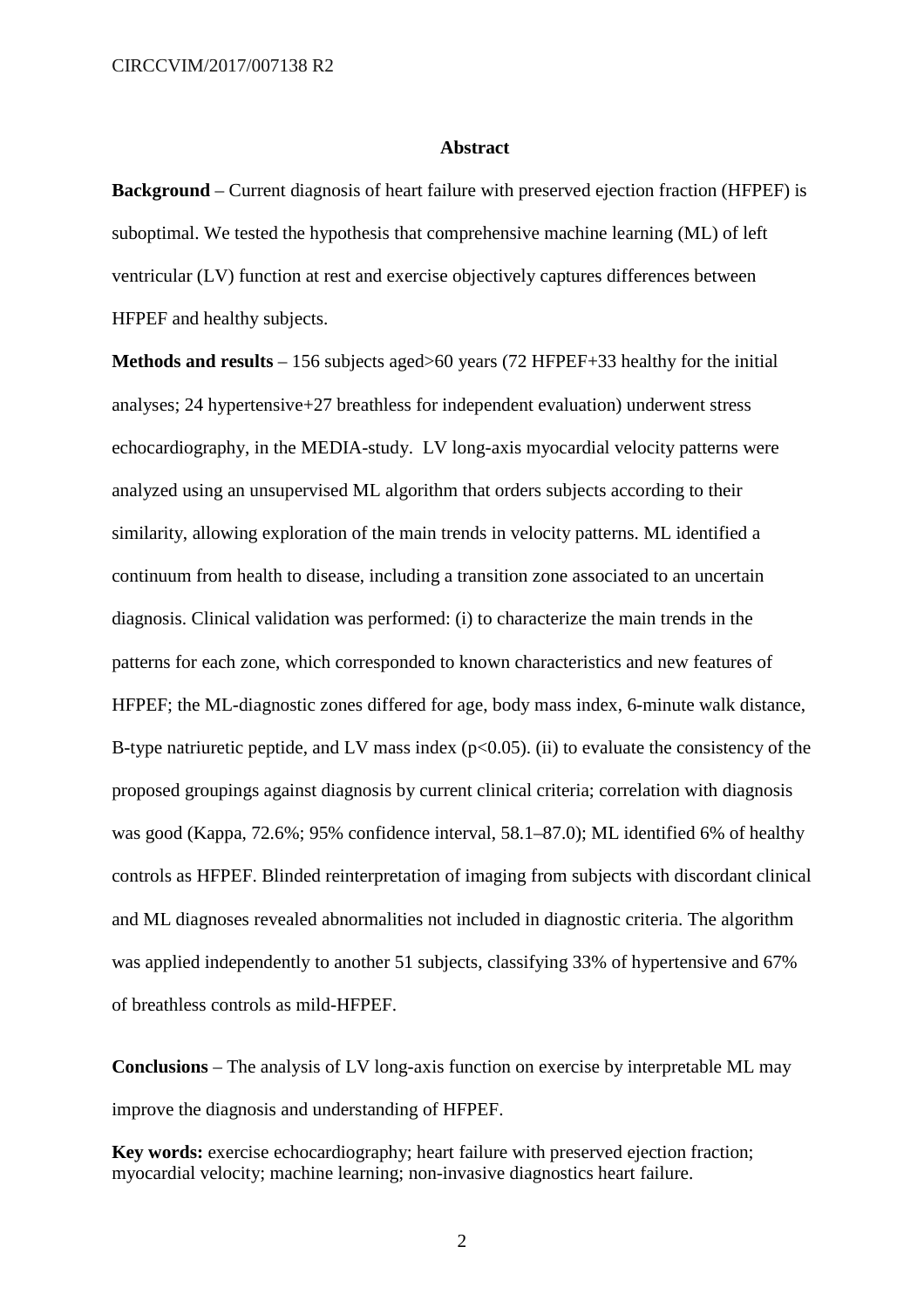### **Introduction**

Heart failure with preserved ejection fraction (HFPEF) results from multiple pathophysiologic processes but diagnostic criteria remain general, including dyspnea and fluid overload, normal left ventricular (LV) ejection fraction (EF), elevated natriuretic peptides, and evidence of heart failure or diastolic dysfunction<sup>1</sup>.

EF may not reveal LV long-axis systolic dysfunction<sup>2</sup> and resting diastolic function can be normal<sup>3</sup>. Diagnosis relies on echocardiography at rest while abnormalities may appear only during exercise<sup>4</sup>. In case of uncertainty, the diagnosis may be confirmed by a stress test or elevated LV filling pressure.

Negative results of trials investigating HFPEF therapies may be due to the limitations of current diagnostic criteria<sup>5</sup>. Alternative approaches combining clinical and imaging indexes<sup>6,7</sup> may not incorporate enough measurements to capture the complexity of HFPEF. Clinical studies tend to measure what we know and recognize, using scalar indexes, while interrogating patterns of cardiac function may be more informative. In that context machine learning (ML), which allows all the data to be considered, may be insightful. Supervised ML, a configuration that is trained using labels (e.g., clinical diagnosis), is becoming successful for classification<sup>8,9</sup>. In patients with suspected heart failure ML should be unsupervised – meaning that it is performed independently of diagnostic labels – so that it is not biased by possibly erroneous diagnoses.

Invasive measurements in subjects with HFPEF have shown increased filling pressures, exercise-induced pulmonary hypertension and blunted functional reserve<sup>10</sup>, but their use is limited in clinical practice, giving echocardiography a central role in the diagnosis of HFPEF. Exercise echocardiography has been advocated for the early diagnosis of  $HFPEF^{3,11,12}$ , to stratify  $risk^{13}$  and to estimate prognosis<sup>14</sup>. It can differentiate between causes of decreased functional reserve, such as inability to enhance myocardial relaxation, increased chamber stiffness with elevated LV filling pressure, and exercise-induced pulmonary hypertension<sup>2</sup>.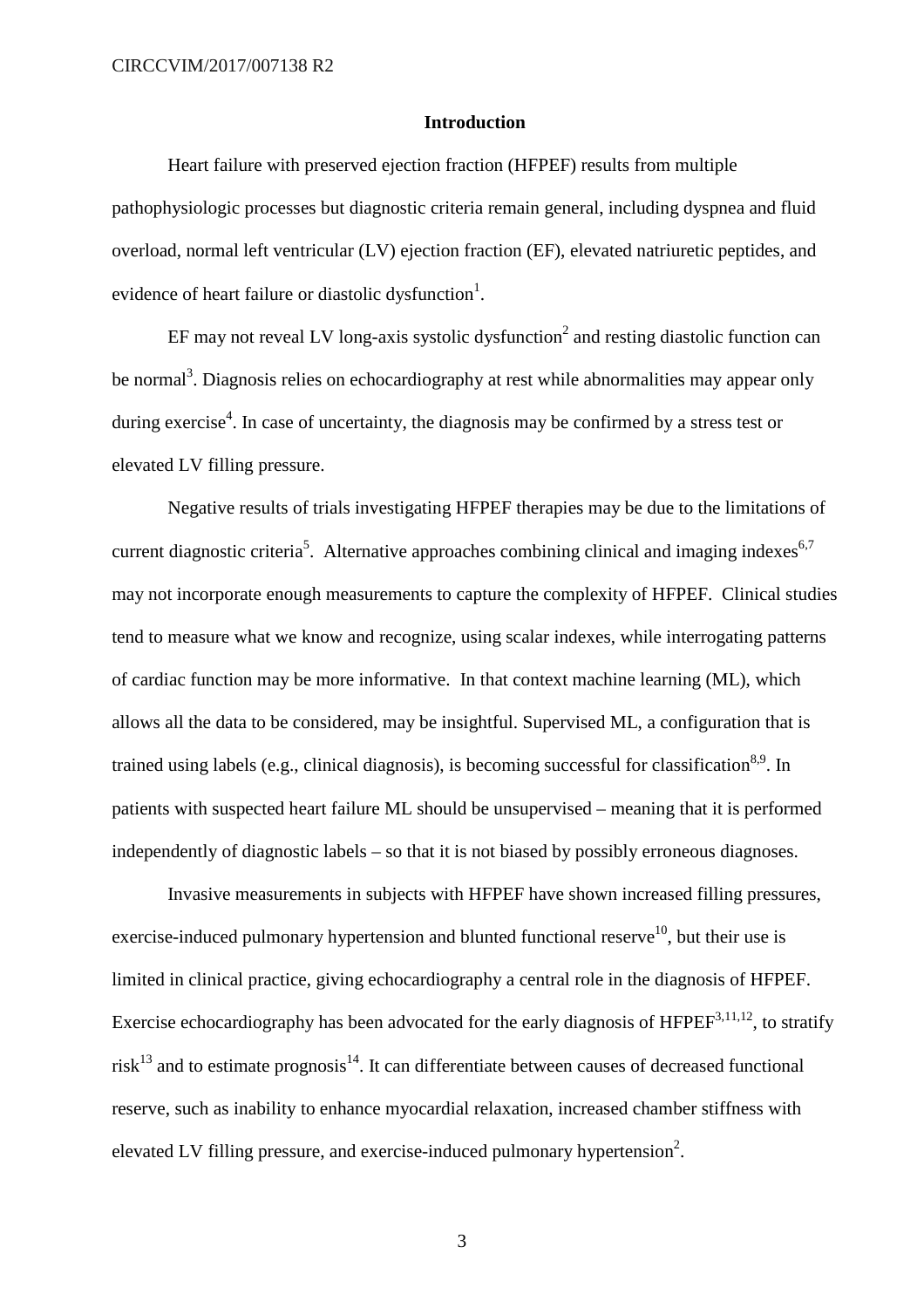Previous studies confirmed that quantifying long-axis responses to stress can detect myocardial ischemia and diagnose coronary artery disease<sup>15</sup> and that analysis of regional longaxis function is informative about myocardial mechanics<sup>16</sup>.

We hypothesized that unsupervised ML using basal myocardial long-axis velocity patterns at rest and exercise would discriminate between healthy and HFPEF subjects with impaired functional reserve, and would identify new descriptors that better characterize the HFPEF syndrome.

# **Methods**

# **Study population**

We collected data from four centers of the MEDIA-study (MEtabolic Road to DIAstolic Heart Failure): University Hospital of Wales (UK), Scuola di Medicina of Eastern Piedmont University (Italy), Università degli Studi di Perugia (Italy), and Oslo University Hospital (Norway). These data will not yet be available to other researchers for reproducibility purposes until the publication plan of the MEDIA-study has concluded.

156 subjects aged  $\geq 60$  years were recruited into 4 subgroups: (i) patients with HFPEF; (ii) breathless patients without HFPEF; (iii) asymptomatic hypertensive subjects; and (iv) healthy controls. HFPEF was diagnosed according to the 2007 recommendations from the European Society of Cardiology (ESC), namely symptoms or signs of heart failure, LVEF >50%, and a non-dilated LV (end-diastolic volume index  $\langle 97 \text{ mL/m}^2 \rangle$  with evidence of abnormal LV relaxation, filling, diastolic distensibility, or diastolic stiffness, and/or an elevated N-terminal pro-brain natriuretic peptide (NTpro-BNP) concentration, and/or left atrial enlargement, and/or atrial fibrillation<sup>17</sup>. Patients with dyspnea on exertion not meeting the previous criteria were recruited as "breathless" controls. Asymptomatic volunteers aged >60 years without diabetes or any cardiovascular disease, were recruited as healthy controls. If their blood pressure (BP) was mildly elevated (systolic BP>140 mmHg and/or diastolic BP>90 mmHg) they were categorized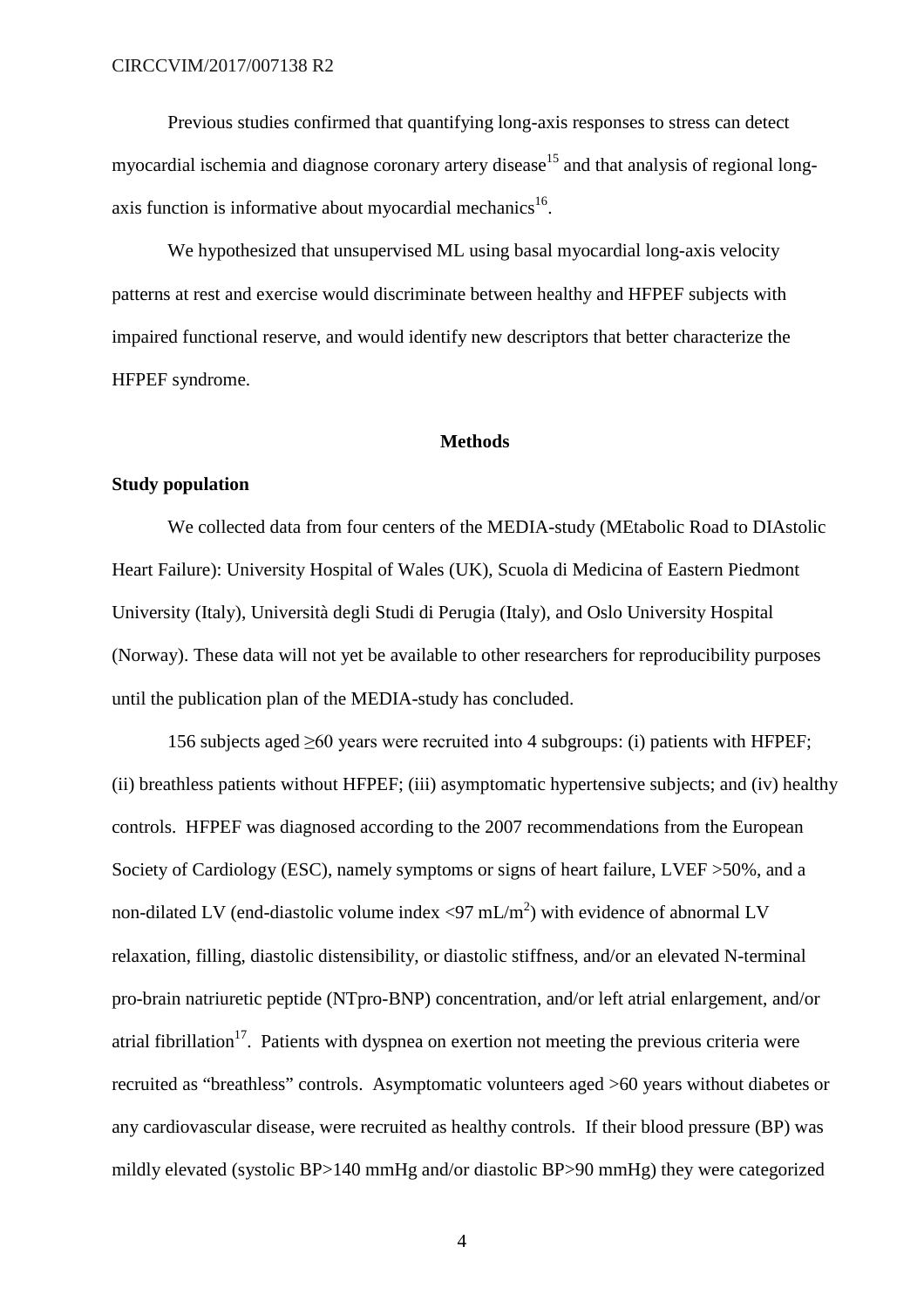as hypertensive controls. Exclusion criteria for all groups included any severe respiratory cause of dyspnea such as asthma or chronic obstructive pulmonary disease; acute or previous myocardial infarction or known coronary artery disease awaiting revascularization; and cerebrovascular disease or stroke within the previous 3 months.

Ethical approval was given by the Ethics Committee of each institution, and each subject gave written informed consent.

# **Echocardiography**

All subjects underwent echocardiographic studies at rest and during exercise using a semi-supine bicycle with a ramped protocol<sup>11</sup>. If the subject developed symptoms or once she/he reached a heart rate of 100/min, the workload was held constant for 3 minutes while imaging was performed during submaximal exercise. All centers used a Vivid E9 echocardiographic system with an M4S transducer (GE Healthcare, Milwaukee, WI).

Three-beat loops of apical 4-chamber tissue Doppler images were acquired at a sampling rate of 180±34 Hz and analyzed using commercial software (EchoPAC, v.113, GE Healthcare). Velocity traces were extracted from LV basal septal and lateral segments, using a sample size of  $1\times10$  mm placed 10 mm above the mitral annulus in systole, to avoid capturing ring motion. Manual or automatic (speckle-) tracking of the sampling points introduced additional variability without significant changes on the traces ; therefore we avoided tracking not to compromise reproducibility<sup>18</sup>. One beat was analyzed for every subject in the study.

### **Temporal normalization**

To allow quantitative comparisons between traces with different heart rates and timing of cardiac phases, they were temporally aligned, using the timeline of the most typical subject (closest to the average among controls) as reference. Events were defined from valve flows for each subject and during each stage of exercise: mitral valve closure, aortic valve opening, aortic valve closure, mitral valve opening, and onset of atrial contraction. A two-step process was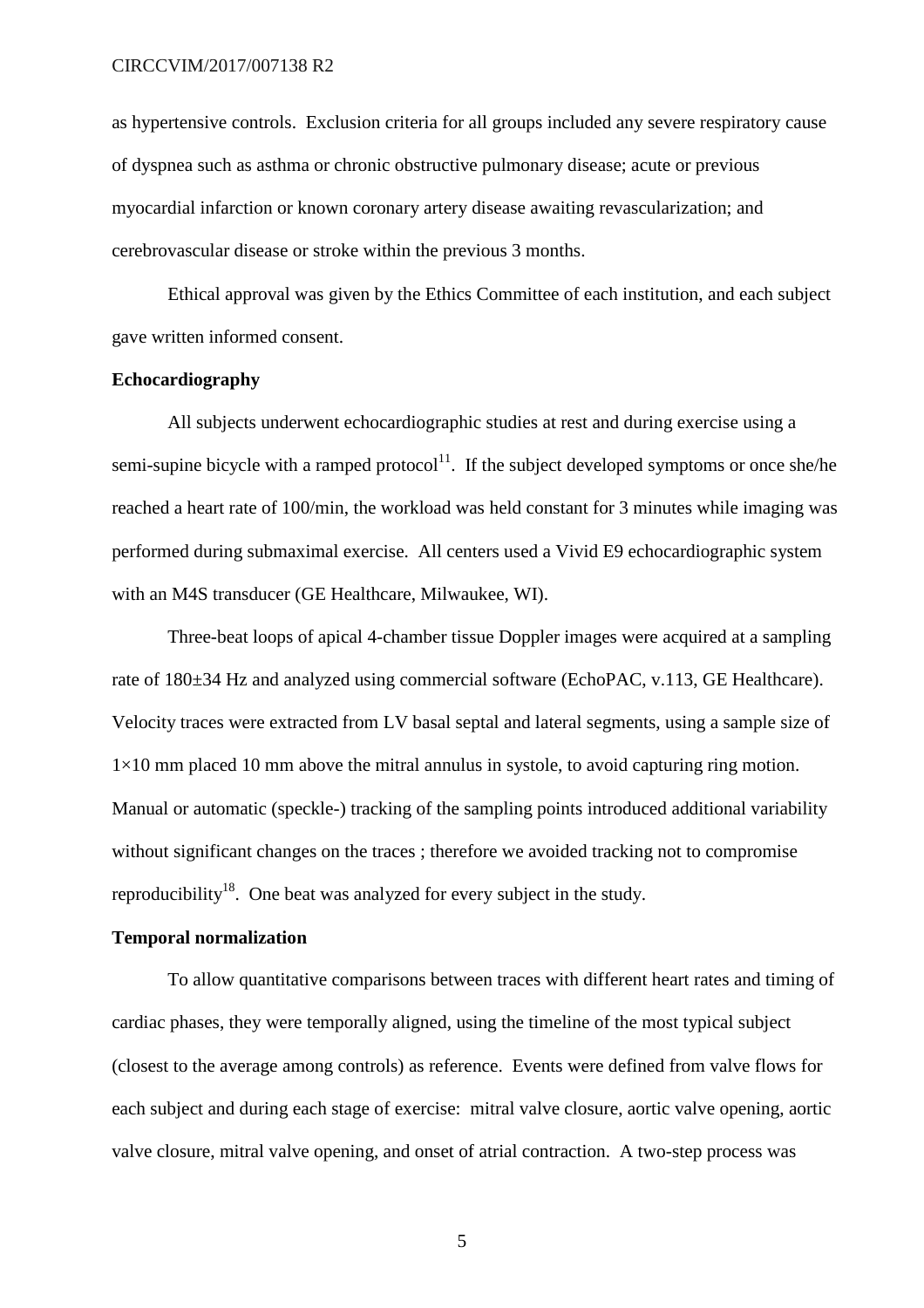used: (1) phase-wise warping, to ensure temporal coincidence of cardiac events; and (2) resampling to the reference, to ensure equal numbers of sampling points for the analyses<sup>19</sup>.

### **Machine learning**

The main steps of our algorithm are shown in Figure 1. The input consisted of 22 descriptors (Figure 2). Twenty corresponded to the 5 phases of 4 velocity traces (septal and lateral at rest and submaximal exercise) – isovolumic contraction, systolic ejection, isovolumic relaxation, early diastole including diastasis, and late diastole (atrial contraction). We reported previously that diagnostic information is captured not only by the amplitude of velocity, but also by the relative changes in duration of the cardiac phases<sup>18</sup>. Thus, we added 2 extra descriptors that consist of the timings of each subject's physiologic events as compared to the reference, one for the normalization at rest and the other at exercise.

The population analyzed during learning consisted of 105 subjects: 33 healthy volunteers, and 72 HFPEF patients<sup>17</sup>. The ML model was then evaluated independently in two additional cohorts: 27 breathless and 24 hypertensive subjects.

Dimensionality reduction : The dimensionality of velocity patterns equals the number of instantaneous acquisitions that they have. Our input was high-dimensional – for example, 22 descriptors reaching up to 300 dimensions in the case of the early diastolic phase.

The learning process computed a dimensionality-reduced space that preserved the similarities between each pair of subjects calculated for each descriptor (Figure 1, step #1 and step  $#2^{18,20}$ ). Our dimensionality reduction formulation was unsupervised, i.e., blinded to diagnostic labels since they might be inaccurate. Specifically, we used unsupervised multiple kernel learning, a previously validated ML algorithm<sup>18</sup>, which handles heterogeneous descriptors and reduces their complexity into a low-dimensional space. The number of dimensions of the achieved space equals the number of evaluated subjects minus 1; 104 in this study. Nonetheless,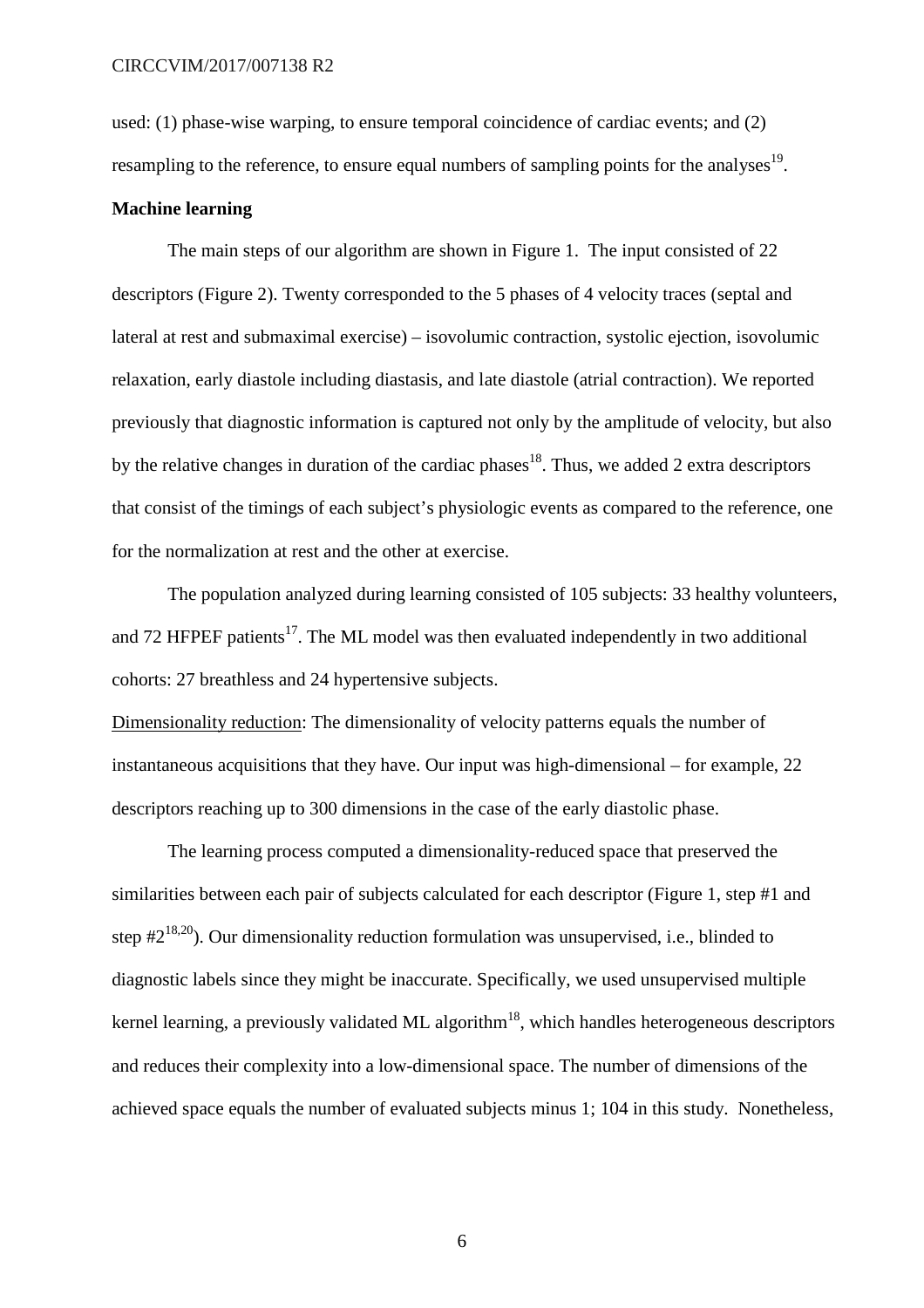we only considered the first few dimensions, which generally capture the most salient characteristics of the data<sup>18</sup> (step  $#3$ ), and facilitate interpretation of the trends in the population. Clustering : The low-dimensional space preserves similarities between subjects without attributing (diagnostic) labels. We harnessed its potential to agnostically group subjects in two classes using agglomerative hierarchical clustering<sup>21</sup> (step #4), targeted to capture the healthy and diseased characteristic patterns (of cardiac motion) within the population. In practice, clustering was performed assessing dissimilarity and linkage via the Euclidean distance and Ward's criterion (to minimize the intra-cluster variance), respectively.

### **Clinical validation**

Variability analysis: After the learning process, we assessed the clinical relevance of the clusters by comparing diagnostic parameters among them (step #5) and by studying their trendsin velocity patterns(step #6). These trends were described among clusters using principal component analysis (PCA), to find their main modes of variation, coupled with regression techniques<sup>18</sup>, which computed the variability of velocity patterns explained by these modes. Note that the PCA was not intended to further reduce the dimensionality of the data, but just as a tool to describe clusters.

Clusters versus clinical labels – uncertainty in the diagnosis: Based on the prevalence of clinical labels within the two clusters we identified which represented the "healthy" and which the "HFPEF" characterizations. Next, we quantified membership probabilities for each subject based on their Mahalanobis distance to the barycenter of each cluster. Thus, we defined regions in the low-dimensional space corresponding to "healthy" and "HFPEF", as well as an intermediate "transition zone", whose cut-points were selected to maximize the discordant cases (whose probability by ML differed from clinical diagnosis) while minimizing the concordant cases (step #7; Supplementary Figure S1). We did not expect full agreement between ML and clinical diagnosis, as our objective was to find new (data-driven) groupings that could be more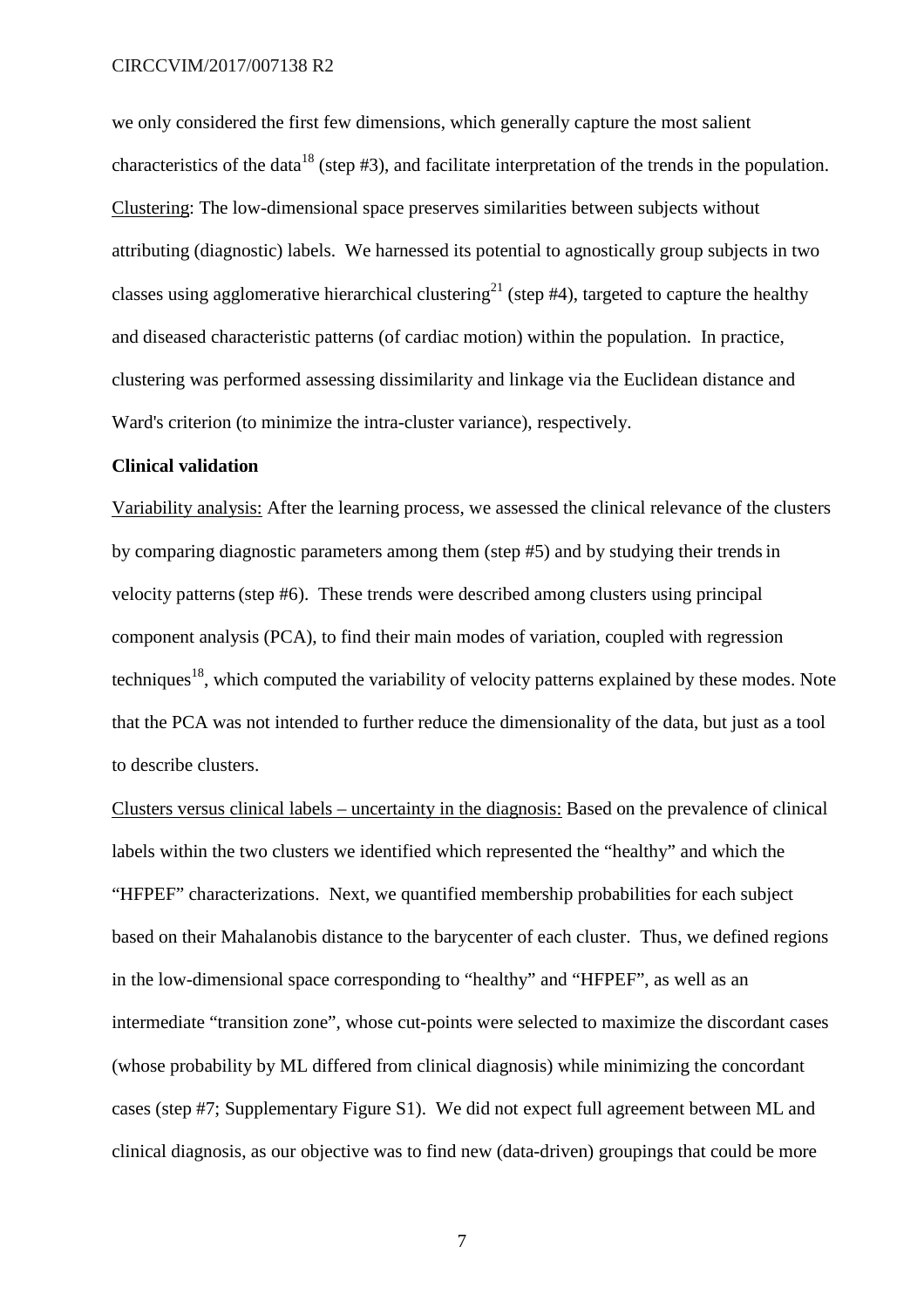instructive than the possibly suboptimal consensus recommendations. Blinded re-analysis of the discordant diagnosis cases was performed. The details are provided in the Data Supplement.

# **Independent testing on separate patient groups**

After learning from the 105 healthy and HFPEF subjects, the diagnostic algorithm was evaluated independently in two additional cohorts: 27 breathless and 24 hypertensive patients, which were mapped to the healthy, HFPEF or transition regions (Figure 1, step #8).

# **Statistical analysis**

Categorical variables are expressed as counts and percentages, and group differences were assessed using the chi-square test. Continuous variables that were found to be nonnormally distributed are presented as median with  $25<sup>th</sup>$  to  $75<sup>th</sup>$  percentiles; inter-class differences were calculated by the non-parametric Kruskal-Wallis test. A p-value of less than 0.05 was considered statistically significant. Agreement between ML and clinical labels was expressed by the Kappa statistic. The ML algorithm and the statistical analyses were implemented using MATLAB (R2016b, The MathWorks Inc., Natick, MA, 2016).

### **Results**

By definition, HFPEF subjects had higher NT pro-BNP, E/e' ratio, LV mass index (LVMI), and left atrial volume index (LAVI), than the healthy controls (table 1). On average, they were 5.1 years older, had higher body mass index (BMI) and shorter 6-minute walk test (6MWT) distance. The median heart rates during submaximal exercise were 102 (100–106) min-<sup>1</sup> in healthy subjects compared with 100 (90–107) min<sup>-1</sup> in HFPEF (p=0.042). There were no major differences between subjects from different participating centers (Supplementary table 1). **Machine learning**

The first 10 dimensions of the low-dimensional space were considered for clustering, as they encode the highest variability in the pattern data.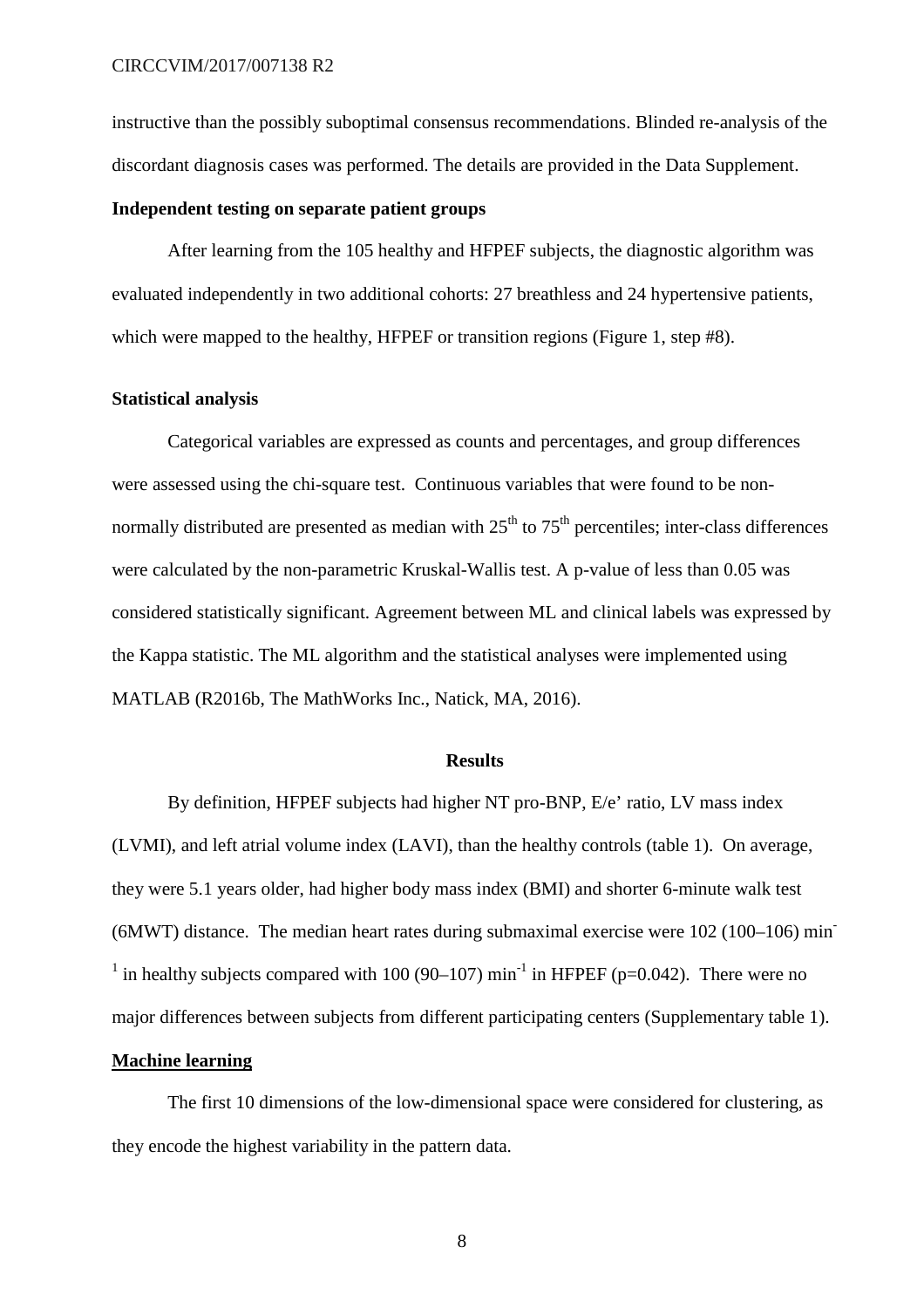Subjects in cluster 2 were 6% older, had higher BMI (by 13%), NTpro-BNP (by 85%), and LVMI (by 28%), and their 6MWT distance was 31% shorter than subjects in cluster 1 (table 1; all p<0.05). The E/e' ratio was higher in cluster 2 at rest  $(+9\% , p=0.028)$  but similar during submaximal exercise  $(+11\% , p=0.446)$ .

Based on these comparisons and the prevalence of diagnostic labels within the clusters, we considered clusters 1 and 2 as *healthy* and *diseased* clusters, respectively. There were no significant differences between the *diseased* cluster identified by ML (n=79) and the HFPEF group defined by applying clinical criteria  $(n=72)$  in any of the standard variables (table 1). The *healthy* cluster (n=26) and the clinically-defined healthy group (n=33) differed only in E/e' during exercise (14% higher in the *healthy* cluster, p=0.048).

# **Clinical validation**

Variability of the clusters: The variability corresponding to the first two cluster modes is shown in Figure 3. The *diseased* cluster showed lower velocities, more fusion of early and late diastolic curves during exercise, higher variability in the onset of atrial contraction, and smaller increase in myocardial velocity corresponding to atrial contraction during exercise.

Figure 4 summarizes differences between clusters in clinically interpretable features up to the tenth cluster mode. This confirms that amplitudes of velocity were higher in the *healthy* cluster. Diastolic fusion was more pronounced in the *diseased* cluster, particularly in the septum during exercise − perhaps because of delay in the onset of diastolic filling (also shown by timing bars in Figure 3). The *diseased* cluster also showed more variability in systolic and diastolic duration (1<sup>st</sup> mode) and more frequent inter-atrial contraction delay ( $2<sup>nd</sup>$  and  $5<sup>th</sup>$  modes). Diagnostic relevance of the clusters: Moderate agreement was observed between the learned clusters and the diagnostic labels (Kappa, 72.6%; 95% confidence interval, 58.1–87.0); 22 out of 105 subjects were classified differently by ML (Figure 5, table 2). The Mahalanobis distance from each subject to the center of each cluster is depicted in Figure 6A; the greater the distance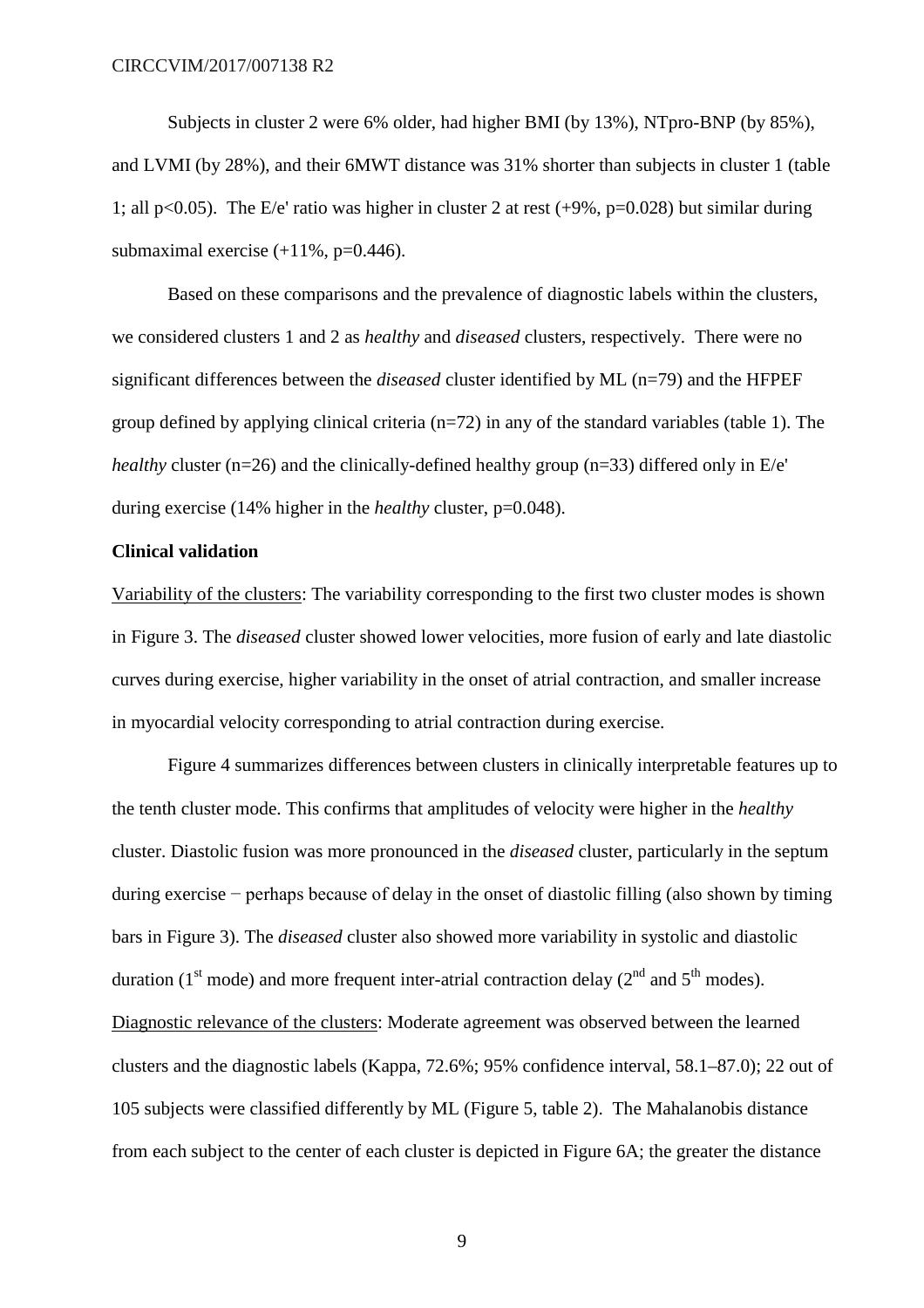to the opposite cluster, the higher the probability of correct diagnosis. For intermediate probabilities, we defined a transition zone between the clusters, denoting a high uncertainty in binary diagnosis (more details in Supplementary Figure S1). A blinded re-analysis of the discordant diagnosis cases is provided in the Data Supplement.

# **Independent evaluation in breathless and hypertensive subjects**

Hypertensive and breathless controls were mapped to the low-dimensional space and their distances to the learned clusters were calculated (Figure 6B-6C).

All hypertensive subjects mapped to the transition zone (n=16; 67%) or the milder part of the HFPEF region (n= 8; 33%) (table 2), with their distance from the *healthy* cluster being moderately related to their resting systolic BP (Pearson coefficient r=0.51, p=0.07). Most breathless subjects mapped to the transition zone (n=8; 30%) or the milder part of the HFPEF region (n=18; 67%).

### **Discussion**

Our study is the first to apply machine learning to analyze myocardial long-axis motion throughout the cardiac cycle and during exercise. We confirmed the hypothesis that this method can identify groups of subjects with different cardiac functional reserve, measured by echocardiography. We demonstrated that the diagnosis of HFPEF based on consensus recommendations may fail to identify some patients with a cardiac cause for their symptoms while also designating others as diseased when their response to exercise is healthy (see Data Supplement).

We used unsupervised learning because of doubts that diagnostic criteria, limited to resting cardiac assessment, can identify all subjects with the HFPEF syndrome. Dimensionality reduction and clustering blindly identified clinically distinct groups that share similarities with diagnostic recommendations<sup>17</sup>, objectively quantified the difference from a control group, and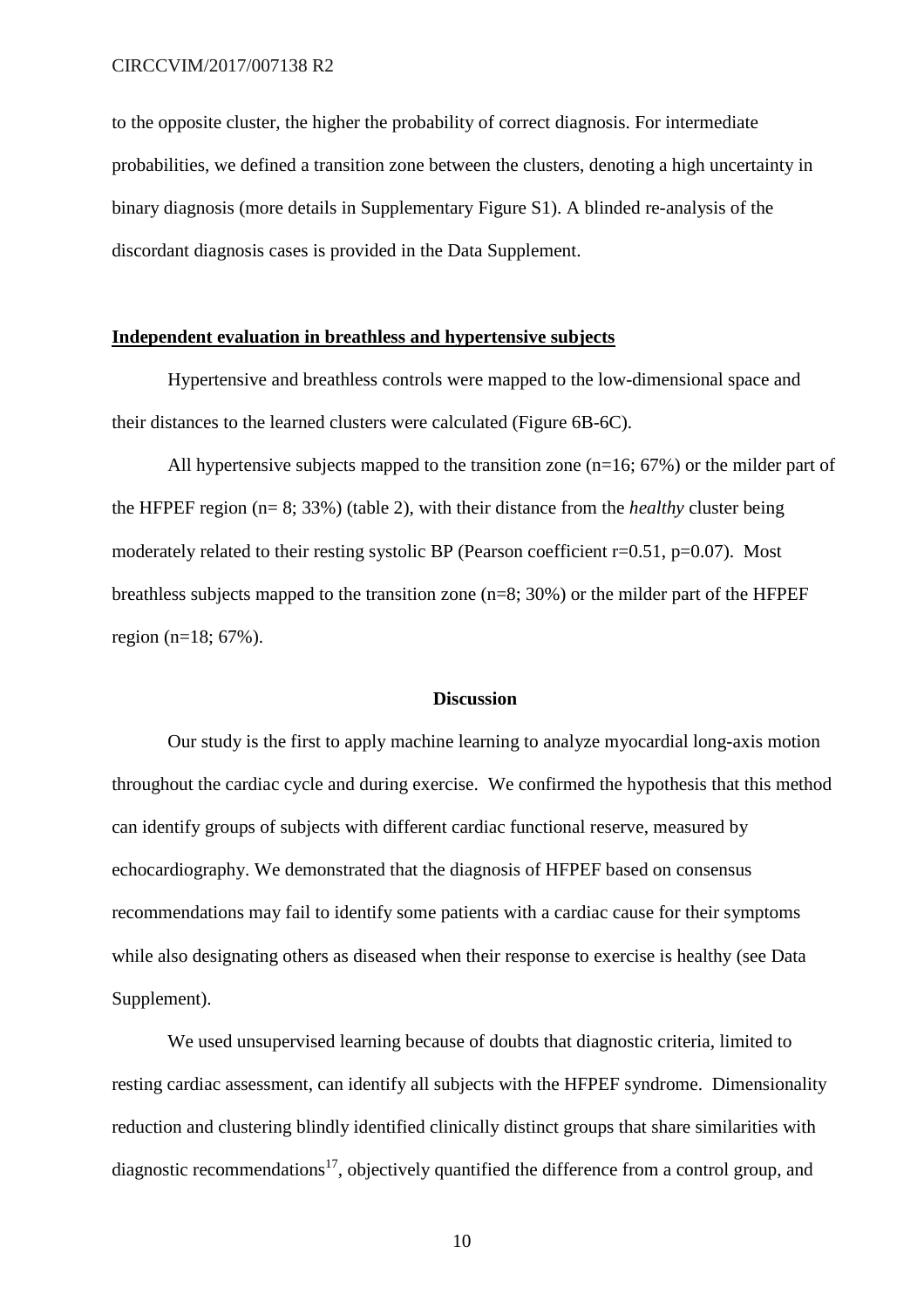described a "transition zone" where standard criteria would have a lower diagnostic accuracy. This suggests that ML can offer an objective method for diagnosing heart failure.

We studied LV long-axis function because it is reduced in HFPEF patients<sup>22</sup> and because tissue Doppler imaging provides high temporal resolution and reproducible signals that can be easily extracted and post-processed. We selected patients with HFPEF and healthy controls, using consensus definitions, but studied them in a blinded fashion to develop the model. We enrolled two intermediate diseased groups – asymptomatic hypertensive subjects, and breathless patients who did not fulfil HFPEF diagnosis− to re-assess the learned model in independent populations. We did not use speckle tracking to quantify longitudinal strain, because strain is preload-dependent<sup>23</sup>, and thus less appropriate than myocardial velocity or strain rate as an index of contractile function and reserve.

# **Advantages of machine learning**

Pathophysiologic processes associated with HFPEF – such as systemic inflammation, LV hypertrophy, LV diastolic stiffness, and left atrial remodeling – may progress continuously from health to disease. Clinical measurements may be normally distributed, such that the definition of diagnostic cut-points becomes difficult or even arbitrary. Our unsupervised ML model is advantageous as it eschews categorical diagnoses, which might be biased, in favor of providing membership probabilities to diseased or healthy groups or a quantitative estimate of divergence from normality. It is therefore appropriate to discriminate between heterogeneous phenotypes that are currently lumped together within the HFPEF syndrome<sup>6</sup>. We used it to separate the subjects into two main groups (healthy and diseased) but larger numbers would allow clustering into more specific HFPEF phenotypes. Setting more clusters would allow machine learning to capture finer patterns, but at the risk of (over)fitting.

Two previous studies sought to classify patients with HFPEF, but their analyses were limited to sets of 11 and 67 scalar variables, without functional data during exercise<sup>6,7</sup>. We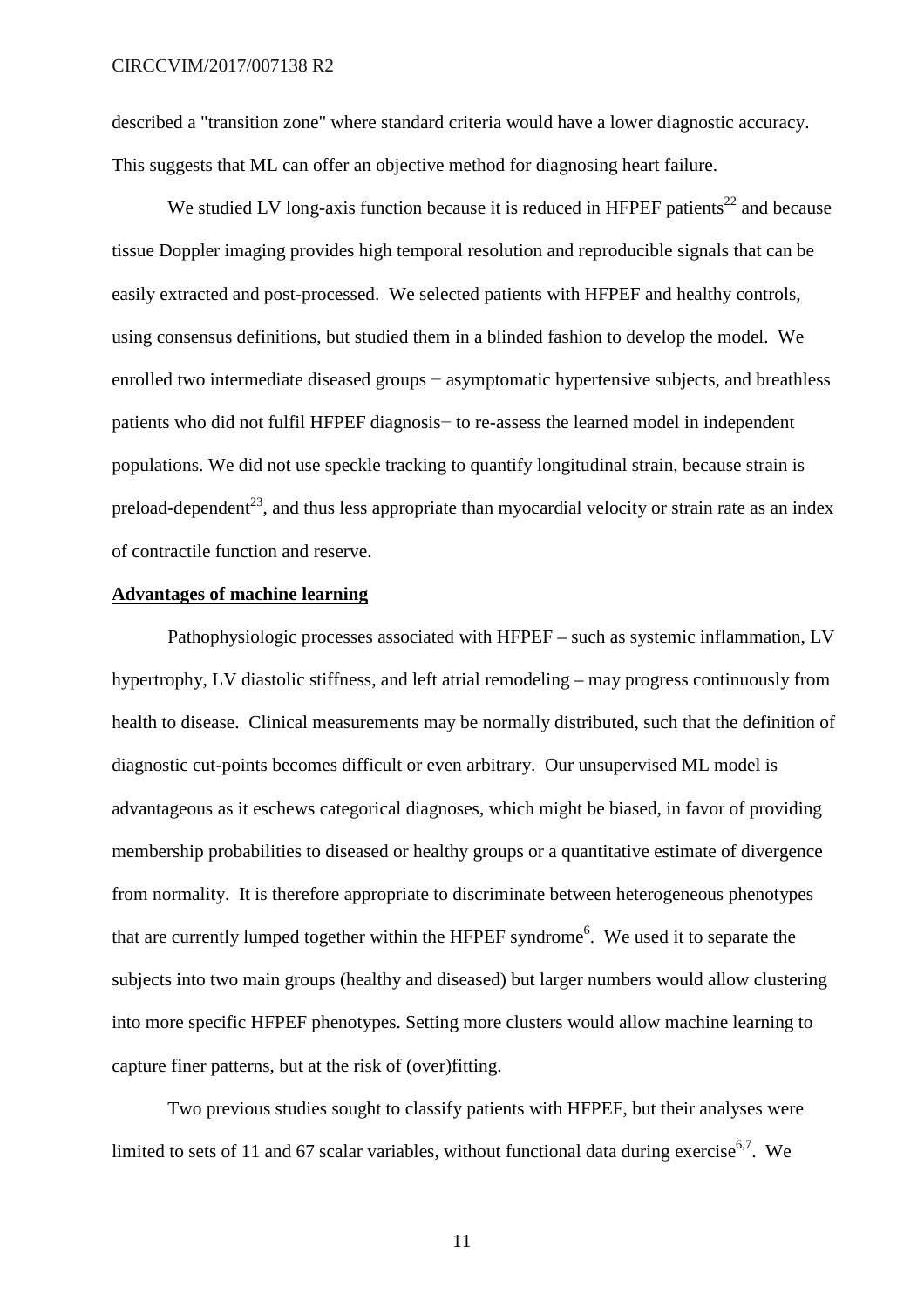analyzed patterns rather than scalar indexes and extracted their most salient characteristics by keeping the first 10 dimensions of the dimensionality-reduced space, discarding the rest to prevent overfitting.

Diagnostic recommendations rely heavily on LVEF and E/e' ratio but both are controversial<sup>11,7,24</sup>. We have demonstrated that characterizing subjects based on their complex patterns of myocardial motion at rest and during exercise would be more informative. Indeed, our analysis revealed undiscovered diagnostic features on the motion patterns. It could be argued that our variability analysis is equivalent to performing comparisons on instantaneous velocities independently, but that approach did not reveal clear differences between healthy, hypertensive and breathless subjects (Supplementary Figure S2).

Among ML techniques, deep-learning has captured most attention since it performs well in challenging tasks such as segmentation. It is now a mature method for extracting features that can be analyzed within a supervised model<sup>25</sup>, but its "black box" nature hinders interpretation of the results. In contrast, our method remains clinically interpretable, since it gives insights into the meaning of the clusters through the variability analysis.

# **Pathophysiologic interpretation**

The identified clusters were clinically relevant – most diagnostic parameters<sup>17</sup> differed between them. We complemented the learning with a physiologic interpretation of the pattern trends associated to the clusters. The *diseased* cluster showed lower systolic and diastolic amplitudes, indicating impairment of functional reserve; more fusion of early and late diastolic curves during exercise (at similar heart rates), which may come from increased late systolic wave reflections delaying early diastolic lengthening, or from an interaction between relaxation and compliance (or early and late diastolic filling); increased variability in the onset of atrial contraction (a' wave), which might be the result of diastolic and inter-atrial dyssynchrony, as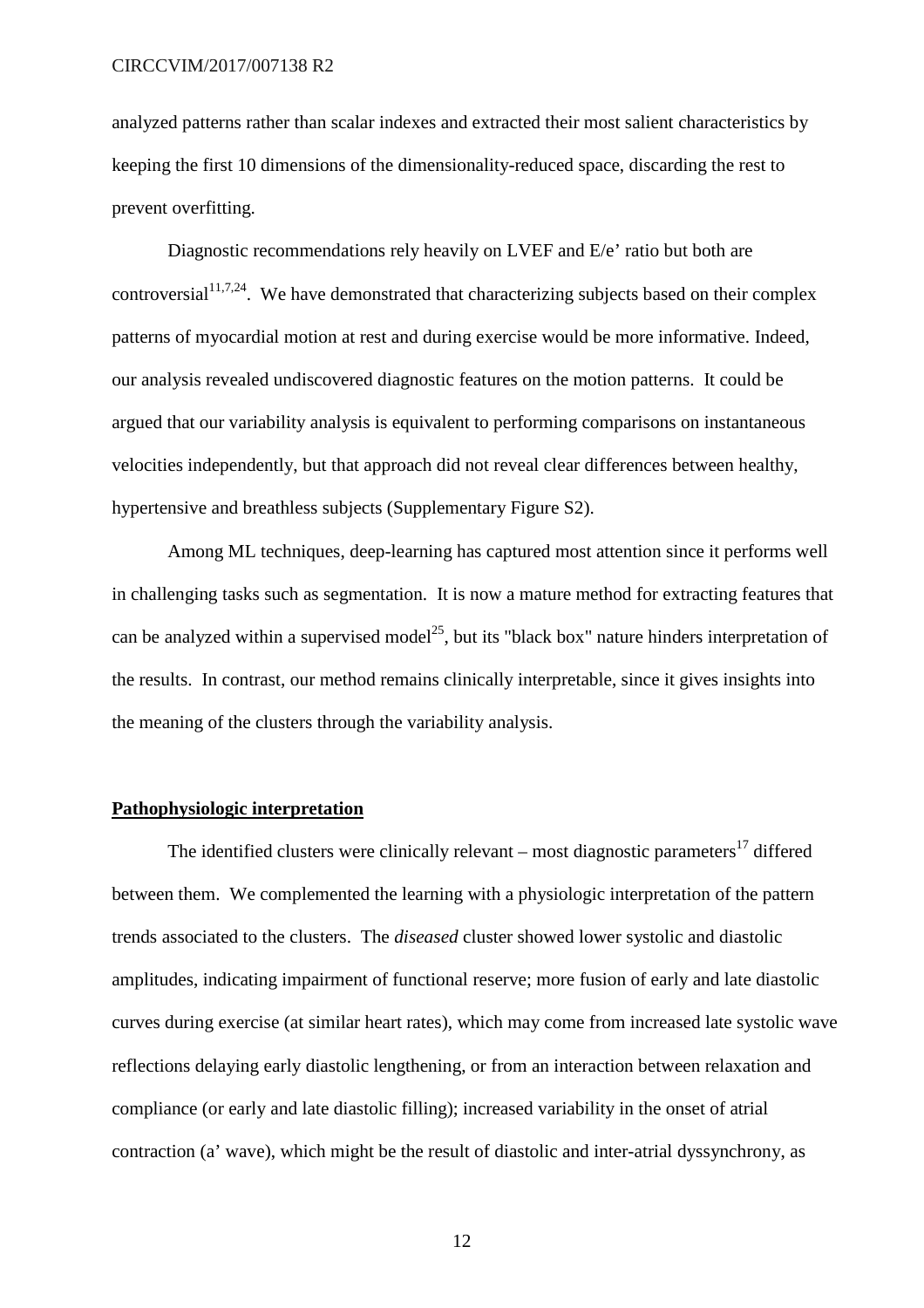recently reported in  $HFPEF^{26}$ ; and a blunted response in atrial velocities (a' wave peak), failing to increase during exercise, suggestive of increased filling pressure. Some of these are not yet considered as diagnostic features of HFPEF, and so they merit further investigation.

Direct use of the learned clusters to allocate breathless patients into two distinct groups − with or without HFPEF − would be unrealistic due to the continuous transition from health to disease that we confirmed across the four studied groups<sup>27</sup>. This supports the view that current diagnostic criteria for HFPEF are suboptimal. We propose instead that automated diagnosis could be supported by reporting membership probabilities to given subgroups and distances from normality or disease; those criteria could then be used to plan treatment or quantify changes after therapy.

The ML algorithm gave "healthy" control subjects a mean probability of 0.44 for membership of cluster 2 ("diseased") (see table 2). This could be interpreted as failure of the method to adequately identify healthy subjects, but in our opinion a more likely explanation is that our asymptomatic control population, who had a median age of 67 years, already had some subclinical abnormalities; for example, although not statistically significant, the median NTpro-BNP value was slightly higher in cluster 1. None of the healthy subjects was identified by ML to have severe disease; they were mostly classified in the transition zone or as very mild HFPEF subjects. This interpretation would also imply that current diagnostic consensus criteria have limitations. To resolve such questions, much larger longitudinal studies with outcome data will be required.

# **Strengths and limitations**

Our learning algorithm, from feature extraction to interpretation of results, was guided by pathophysiologic considerations. Analysis was focused on the LV basal regions as they capture the global longitudinal changes usually present in HFPEF subjects<sup>28</sup>. Secondly, we exploited all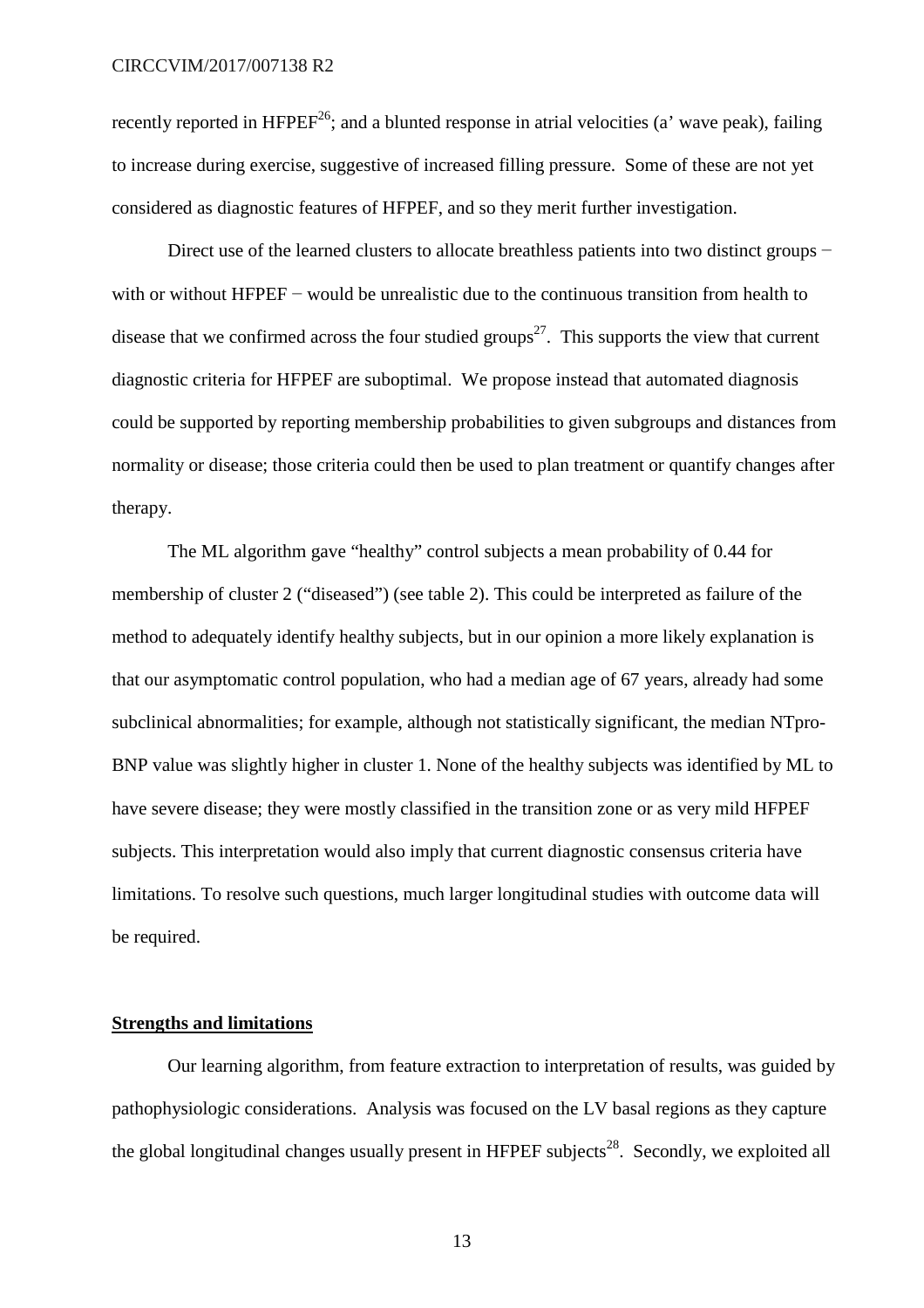### CIRCCVIM/2017/007138 R2

the explanatory power of multiple high-dimensional descriptors using a previously validated unsupervised algorithm<sup>18</sup>. Thirdly, the multicentric data and the standardized stress protocol<sup>11</sup> increase the generalizability of our results.

We performed robust statistical tests to analyze our data, giving concordant results, but apart from assessing the influence of age (Data Supplement) we did not study the effect of possible confounders (gender or weight). Analysis of regional patterns, or of myocardial strain rate (relatively load-independent<sup>16</sup>), could also be informative. In our initial cohort of 105 healthy and HFPEF subjects, ML appeared to outperform the clinical labels. Although two observers endorsed our results by blinded reinterpretation of the echocardiographic studies (Data Supplement), no external reference is available to validate this. Invasive hemodynamic testing would have provided objective measurements of filling pressures. Our findings should be considered with caution. Larger numbers of subjects will be needed to derive more robust conclusions that could be translated into diagnostic criteria for regular clinical use.

We studied a few patients with atrial fibrillation, since it was not an exclusion criterion for the study, but with larger numbers we could independently analyze subjects in sinus rhythm and those in atrial fibrillation.

# **Clinical perspective**

Assessing cardiac function during exercise helps to characterize the HFPEF syndrome, suggesting that diagnostic recommendations should include routine measurements of functional reserve. Diagnosis of the HFPEF syndrome needs to be refined; machine learning could help to identify subgroups with distinct phenotypes that might benefit from specific treatments, and it may offer a more reliable alternative than current diagnostic criteria.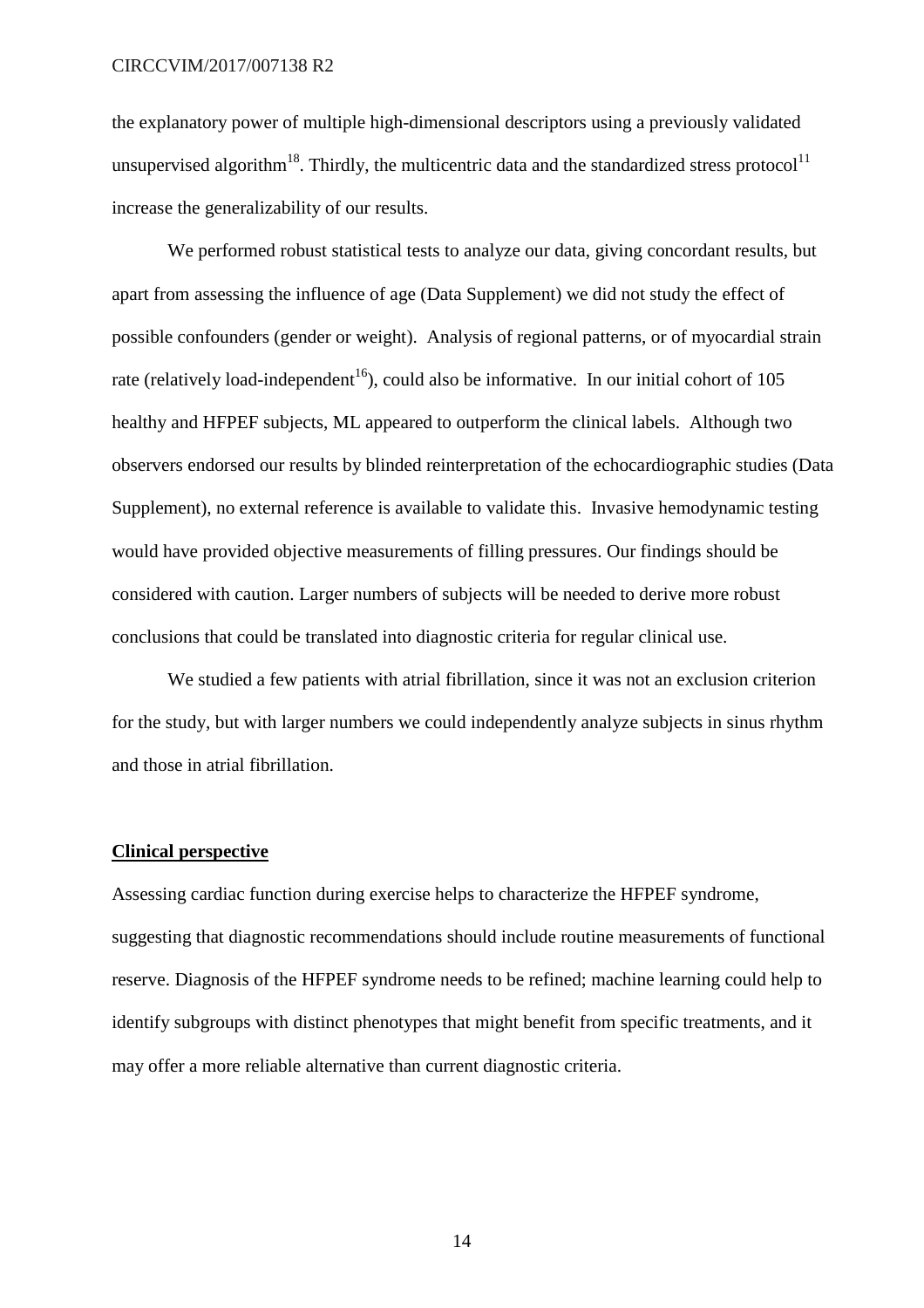# **Funding:**

This study was supported by the European Union Seventh Framework Program (MEDIA FP7- HEALTH-2010-261409; VP2HF FP7-2013-611823), the European Research Council (MedYMA ERC-AdG-2011-291080), the Spanish Ministry of Economy and Competitiveness (TIN2014-52923-R, and the "María de Maeztu" Programme for R&D (MDM-2015-0502), Madrid, Spain), the "Fundació La Marató de TV3" (nº20154031, Barcelona, Spain), the "Programme Avenir Lyon Saint-Etienne" (IMPULSION-PALSE/2016/77, Lyon, France), and FEDER. S. Sanchez-Martinez is supported by a fellowship from "la Caixa" Banking Foundation (Barcelona, Spain).

Conflict of Interest: none declared.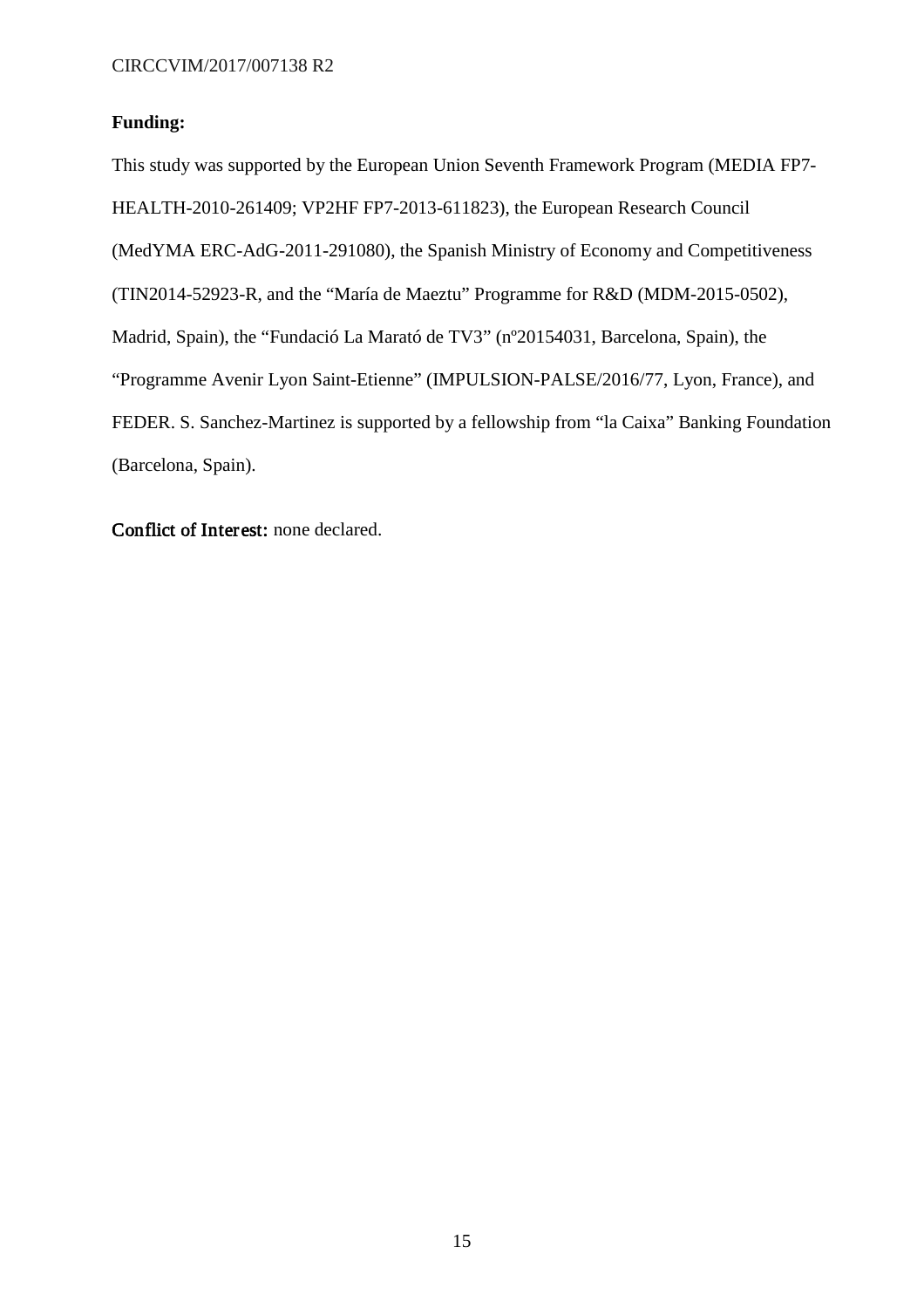#### **References**

- 1. Ponikowski P, Voors AA, Anker SD, Bueno H, González-Juanatey JR, Harjola V-P, Jankowska E, Jessup M, Linde C, Nihoyannopolous P, Parissis J, Pieske B, Riley J, Rosano G, Ruilope L, Ruschitzka F, Rutten F, Meer P van der. 2016 ESC Guidelines for the diagnosis and treatment of acute and chronic heart failure. *Eur Heart J*. 2016;37:2129–2200.
- 2. Lekavich CL, Barksdale DJ, Neelon V, Wu J-R. Heart failure preserved ejection fraction (HFpEF): an integrated and strategic review. *Heart Fail Rev*. 2015;20:643– 653.
- 3. Abbate A, Arena R, Abouzaki N, Van Tassell BW, Canada J, Shah K, Biondi-Zoccai G, Voelkel NF. Heart failure with preserved ejection fraction: refocusing on diastole. *Int J Cardiol*. 2015;179:430–440.
- 4. Borlaug BA, Paulus WJ. Heart failure with preserved ejection fraction: pathophysiology, diagnosis, and treatment. *Eur Heart J*. 2011;32:670–9.
- 5. Senni M, Paulus WJ, Gavazzi A, Fraser AG, Díez J, Solomon SD, Smiseth OA, Guazzi M, Lam CSP, Maggioni AP, Tschöpe C, Metra M, Hummel SL, Edelmann F, Ambrosio G, Stewart Coats AJ, Filippatos GS, Gheorghiade M, Anker SD, Levy D, Pfeffer MA, Stough WG, Pieske BM. New strategies for heart failure with preserved ejection fraction: the importance of targeted therapies for heart failure phenotypes. *Eur Heart J*. 2014;35:2797–2815.
- 6. Kao DP, Lewsey JD, Anand IS, Massie BM, Zile MR, Carson PE, McKelvie RS, Komajda M, McMurray JJ, Lindenfeld J. Characterization of subgroups of heart failure patients with preserved ejection fraction with possible implications for prognosis and treatment response. *Eur J Hear Fail*. 2015;17:925–935.
- 7. Shah SJ, Katz DH, Selvaraj S, Burke MA, Yancy CW, Gheorghiade M, Bonow RO,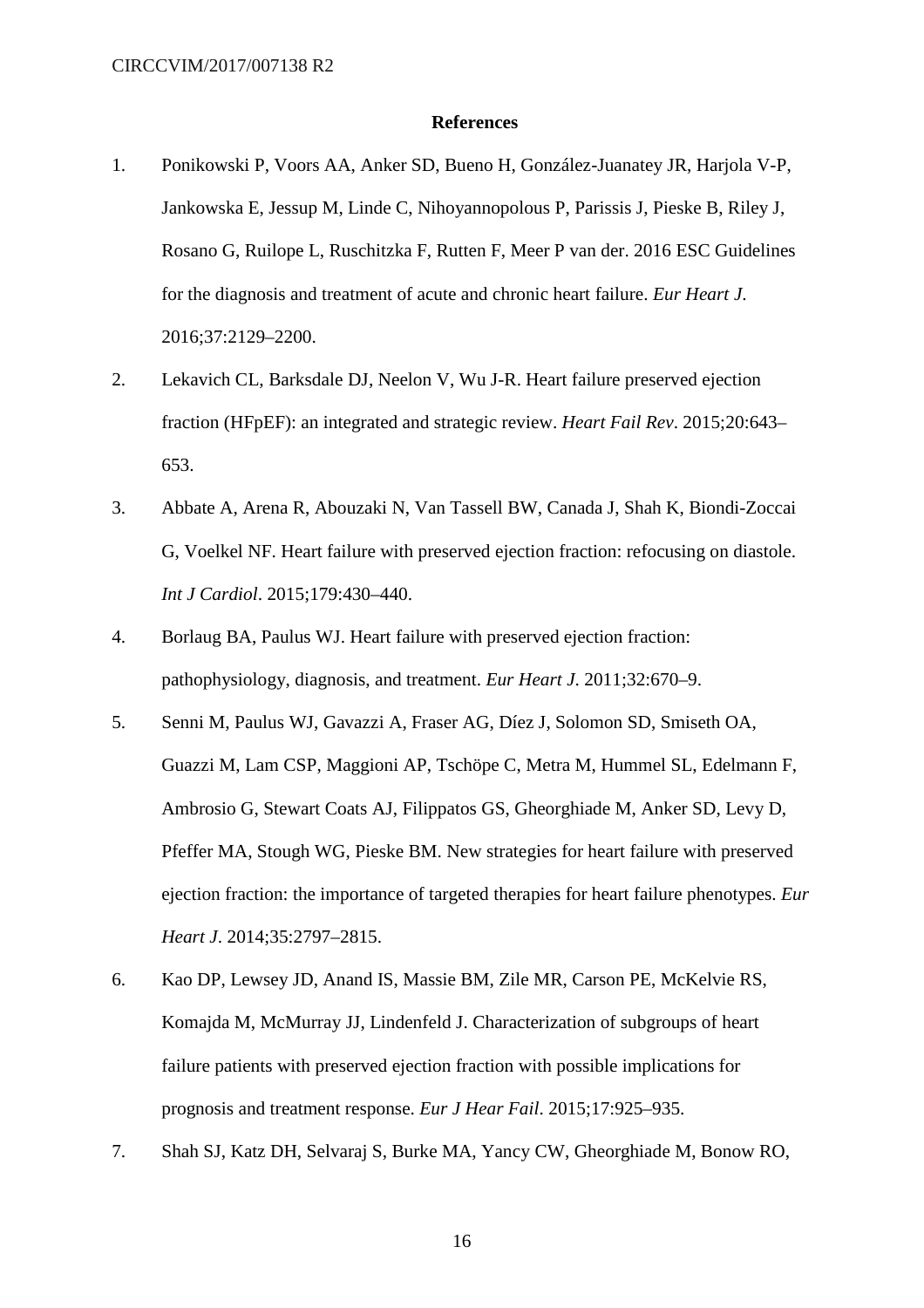Huang C-C, Deo RC. Phenomapping for novel classification of heart failure with preserved ejection fraction. *Circulation*. 2014;131:269–279.

- 8. Wolz R, Aljabar P, Hajnal J V, Lötjönen J, Rueckert D. Nonlinear dimensionality reduction combining MR imaging with non-imaging information. *Med Image Anal*. 2012;16:819–30.
- 9. Ye DH, Desjardins B, Hamm J, Litt H, Pohl KM. Regional manifold learning for disease classification. 2014;33:1236–1247.
- 10. Borlaug BA, Nishimura RA, Sorajja P, Lam CSP, Redfield MM. Exercise hemodynamics enhance diagnosis of early heart failure with preserved ejection fraction. *Circ Hear Fail*. 2010;3:588–595.
- 11. Erdei T, Smiseth OA, Marino P, Fraser AG. A systematic review of diastolic stress tests in heart failure with preserved ejection fraction, with proposals from the EU-FP7 MEDIA study group. *Eur J Heart Fail*. 2014;16:1345–61.
- 12. Nedeljkovic I, Banovic M, Stepanovic J, Giga V, Djordjevic-Dikic A, Trifunovic D, Nedeljkovic M, Petrovic M, Dobric M, Dikic N, Zlatar M, Beleslin B. The combined exercise stress echocardiography and cardiopulmonary exercise test for identification of masked heart failure with preserved ejection fraction in patients with hypertension. *Eur J Prev Cardiol*. 2016;23:71–77.
- 13. Kosmala W, Rojek A, Przewlocka-Kosmala M, Mysiak A, Karolko B, Marwick TH. Contributions of nondiastolic factors to exercise intolerance in heart failure with preserved ejection fraction. *J Am Coll Cardiol*. 2016;67:659–670.
- 14. Wang J, Fang F, Wai-Kwok Yip G, Sanderson JE, Feng W, Xie JM, Luo XX, Lee APW, Lam YY. Left ventricular long-axis performance during exercise is an important prognosticator in patients with heart failure and preserved ejection fraction. *Int J Cardiol*. 2015;178:131–135.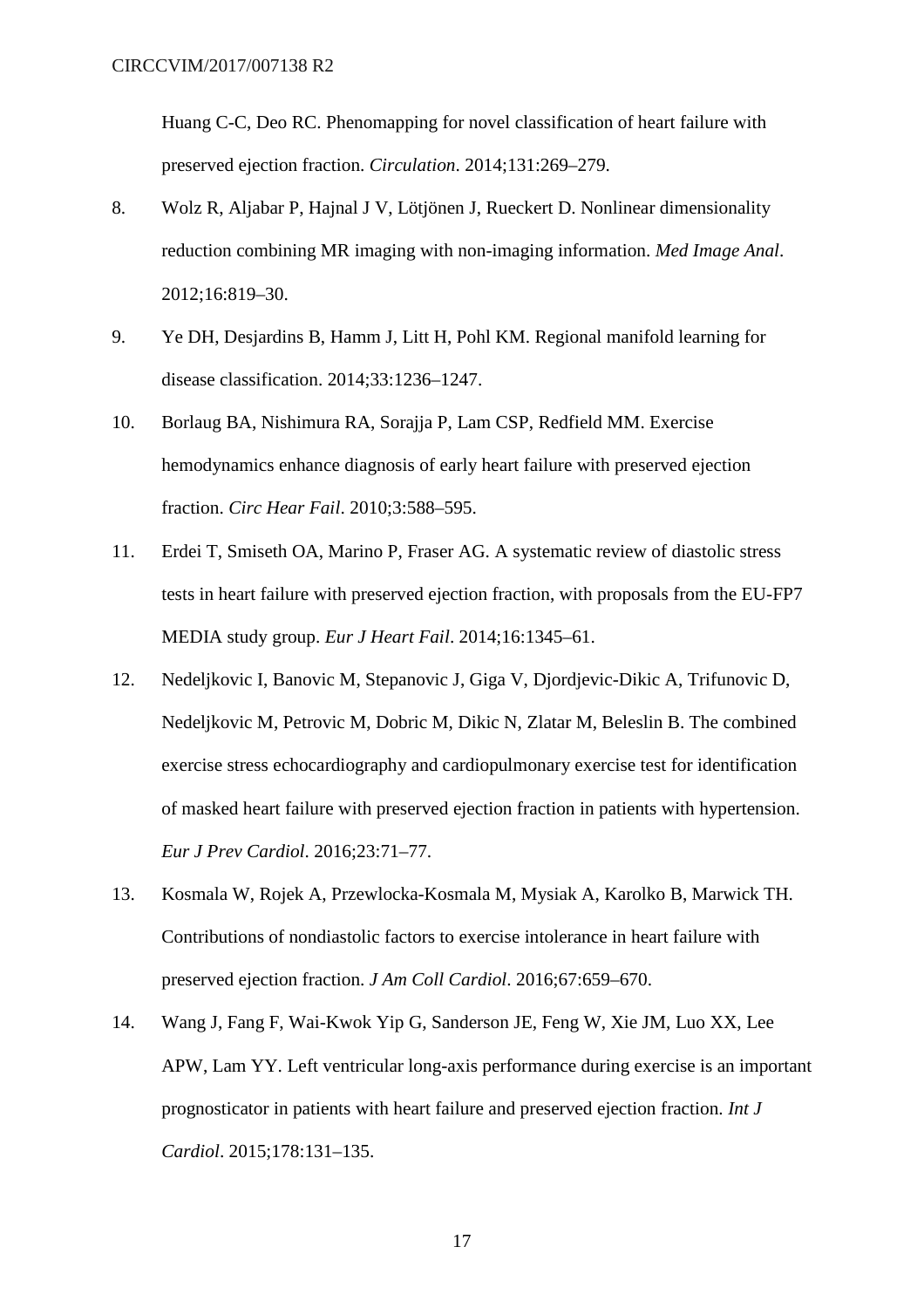- 15. Mädler CF, Payne N, Wilkenshoff U, Cohen A, Derumeaux GA, Piérard LA, Engvall J, Brodin LÅ, Sutherland GR, Fraser AG. Non-invasive diagnosis of coronary artery disease by quantitative stress echocardiography: optimal diagnostic models using offline tissue Doppler in the MYDISE study. *Eur Heart J*. 2003;24:1584–1594.
- 16. Bijnens BH, Cikes M, Claus P, Sutherland GR. Velocity and deformation imaging for the assessment of myocardial dysfunction. *Eur J Echocardiogr*. 2009;10:216–26.
- 17. Paulus WJ, Tschöpe C, Sanderson JE, Rusconi C, Flachskampf FA, Rademakers FE, Marino P, Smiseth OA, De Keulenaer G, Leite-Moreira AF, Borbély A, Edes I, Handoko ML, Heymans S, Pezzali N, Pieske B, Dickstein K, Fraser AG, Brutsaert DL. How to diagnose diastolic heart failure: a consensus statement on the diagnosis of heart failure with normal left ventricular ejection fraction by the Heart Failure and Echocardiography Associations of the European Society of Cardiology. *Eur Heart J*. 2007;28:2539–50.
- 18. Sanchez-Martinez S, Duchateau N, Erdei T, Fraser AG, Bijnens BH, Piella G. Characterization of myocardial motion patterns by unsupervised multiple kernel learning. *Med Image Anal*. 2017;35:70–82.
- 19. Duchateau N, De Craene M, Piella G, Silva E, Doltra A, Sitges M, Bijnens BH, Frangi AF. A spatiotemporal statistical atlas of motion for the quantification of abnormal myocardial tissue velocities. *Med Image Anal*. 2011;15:316–28.
- 20. Belkin M, Niyogi P. Laplacian eigenmaps for dimensionality reduction and data representation. *Neural Comput*. 2003;15:1373–1396.
- 21. Hastie T, Tibshirani R, Friedman J. The elements of statistical learning (Vol.1). Springer, Berlin: Springer series in statistics; 2001.
- 22. Kraigher-Krainer E, Shah AM, Gupta DK, Santos A, Claggett B, Pieske B, Zile MR, Voors AA, Lefkowitz MP, Packer M, McMurray JJV, Solomon SD. Impaired systolic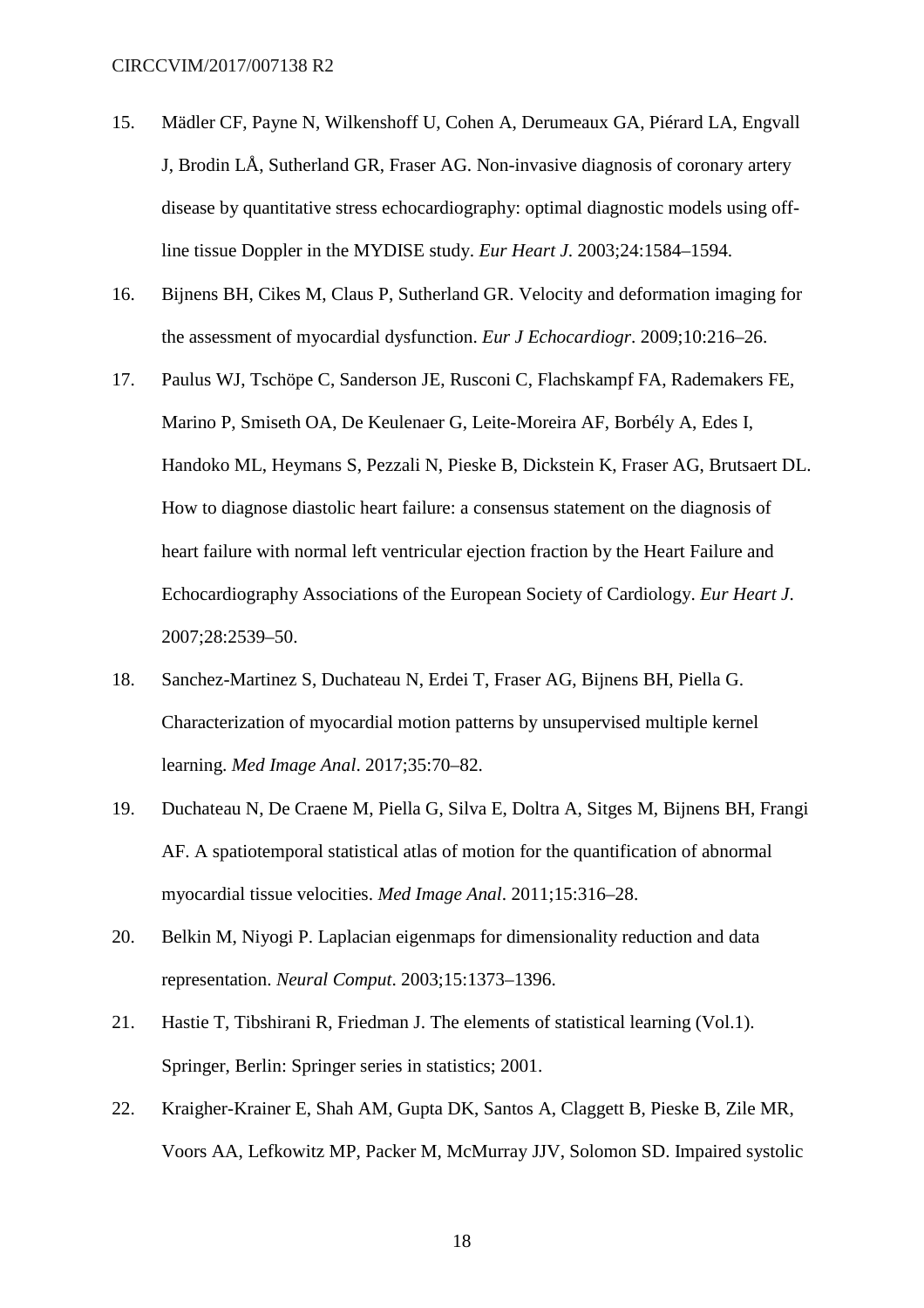function by strain imaging in heart failure with preserved ejection fraction. *J Am Coll Cardiol*. 2014;63:447–456.

- 23. Davidavicius G, Kowalski M, Williams RI, D'Hooge J, Di Salvo G, Pierre-Justin G, Claus P, Rademakers F, Herregods MC, Fraser AG, Pierard LA, Bijnens B, Sutherland GR. Can regional strain and strain rate measurement be performed during both dobutamine and exercise echocardiography, and do regional deformation responses differ with different forms of stress testing? *J Am Soc Echocardiogr*. 2003;16:299– 308.
- 24. Sharifov OF, Schiros CG, Aban I, Denney TS, Gupta H. Diagnostic accuracy of tissue Doppler index E/e' for evaluating left ventricular filling pressure and diastolic dysfunction/heart failure with preserved ejection fraction: A systematic review and meta‐ analysis. *J Am Heart Assoc*. 2016;5:e002530.
- 25. Suk H Il, Lee SW, Shen D. Hierarchical feature representation and multimodal fusion with deep learning for AD/MCI diagnosis. *Neuroimage*. 2014;101:569–582.
- 26. Sanchis L, Vannini L, Gabrielli L, Duchateau N, Falces C, Andrea R, Bijnens B, Sitges M. Interatrial dyssynchrony may contribute to heart failure symptoms in patients with preserved ejection fraction. *Echocardiography*. 2015;32:1655–1661.
- 27. Mordi IR, Singh S, Rudd A, Srinivasan J, Frenneaux M, Tzemos N, Dawson DK. Comprehensive Echocardiographic and Cardiac Magnetic Resonance Evaluation Differentiates Among Heart Failure With Preserved Ejection Fraction Patients, Hypertensive Patients, and Healthy Control Subjects. *JACC Cardiovasc Imaging*. 2017 (in press);https://doi.org/10.1016/j.jcmg.2017.05.022
- 28. Teske AJ, De Boeck BWL, Melman PG, Sieswerda GT, Doevendans PA, Cramer MJM. Echocardiographic quantification of myocardial function using tissue deformation imaging, a guide to image acquisition and analysis using tissue Doppler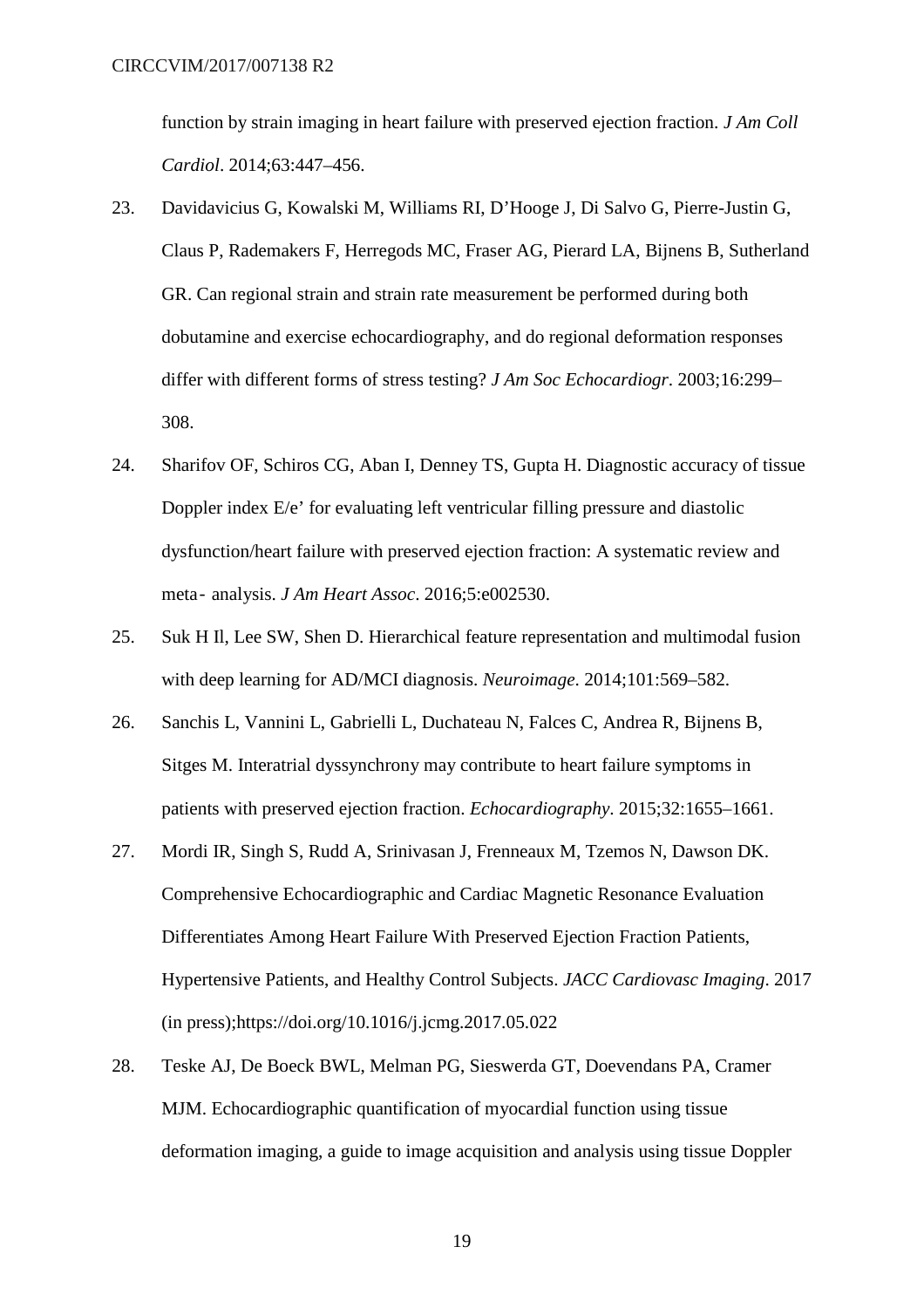CIRCCVIM/2017/007138 R2

and speckle tracking. *Cardiovasc Ultrasound*. 2007;5:27.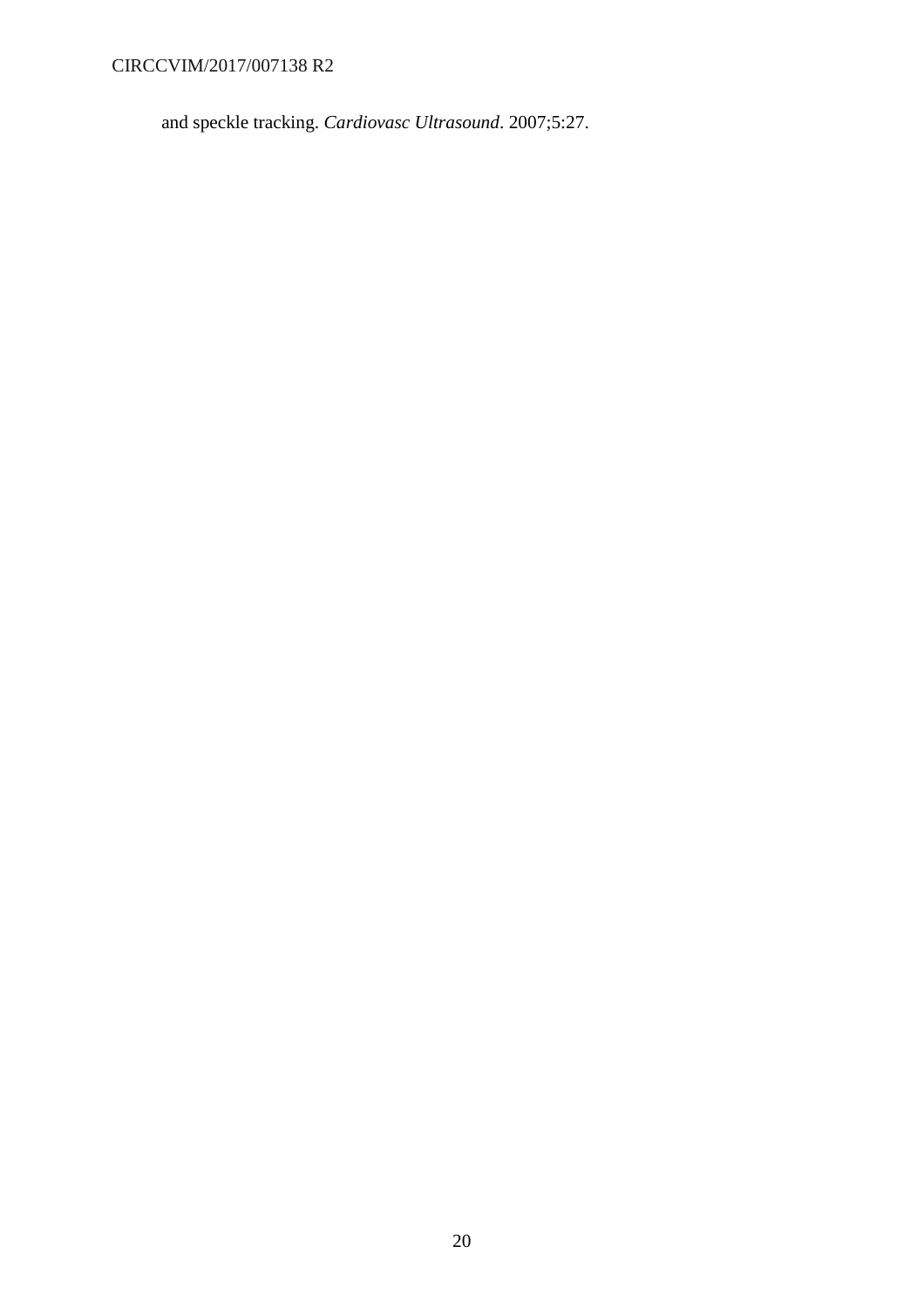### **Legends to figures**

#### **Figure 1 (central illustration): Overview of the methods**

Learning: (step#1) for each feature, definition of the pair-wise similarity between subjects; (step#2) dimensionality reduction through unsupervised learning; (step#3) output representation; (step#4) unsupervised clustering. Interpretation: (step#5) comparison of clinical indexes between clusters; (step#6) reconstruction of the variability associated with each cluster; (step#7) computation of distances and region discovery.

Extension: (step#8) New cases analysis.

### **Figure 2: Inputs for the machine learning**

A: Velocity traces were divided into five cardiac phases, and temporally aligned to a reference. The convergent arrows indicate downsampling, and the divergent arrows indicate upsampling, to match the reference number of data points. The temporal normalization was captured by two descriptors, corresponding to the normalization of traces at rest and exercise.

B: Aligned septal and lateral velocity traces, at rest and submaximal exercise, during isovolumic contraction (IVC), systole, isovolumic relaxation (IVR), early filling, and late (atrial) filling (20 descriptors).

 $AC =$  atrial contraction;  $AVC =$  aortic valve closure;  $AVO =$  aortic valve opening;  $MVC = mitral value closure; MVO = mitral value opening.$ 

### **Figure 3: Variability of learned characteristics of the clusters**

Hypothetical velocity curves corresponding to the  $1<sup>st</sup>$  and  $2<sup>nd</sup>$  modes of the clusters identified by ML, at rest and during exercise (submax) in the basal septum and the basal lateral wall of the LV. Five curves are illustrated in each panel, representing -2 and  $-1$  standard deviations (solid lines), the mean trace, and  $+1$  and  $+2$  standard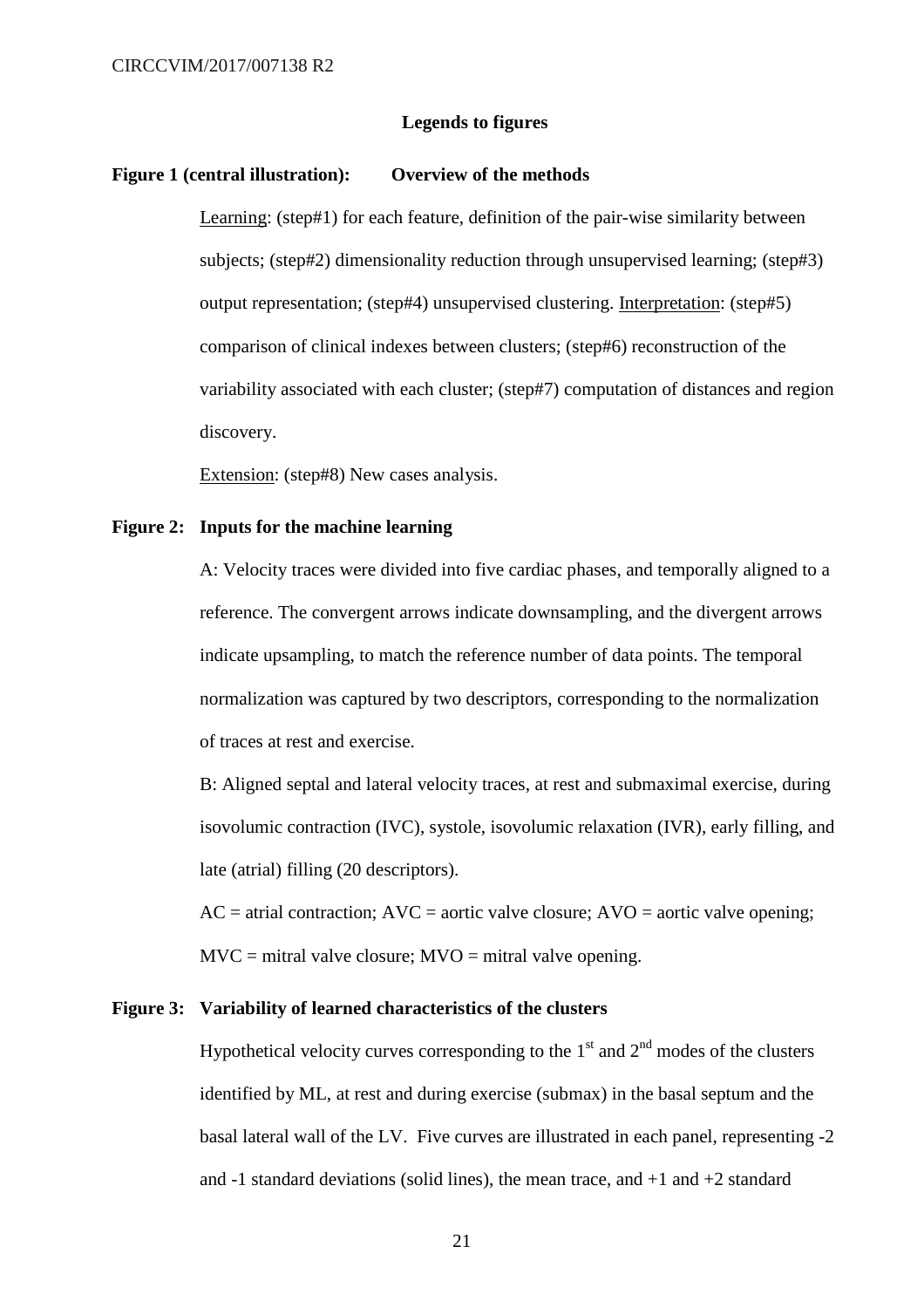deviations (dotted lines) along each mode. The bars below each plot indicate the temporal variability in the occurrence of mitral valve closure (MVC), aortic valve opening (AVO), aortic valve closure (AVC), mitral valve opening (MVO), and onset of atrial contraction (AC); for each, the two vertical lines and the shaded area in the same color display the range from  $-2$  to  $+2$  standard deviations as a percentage during the cardiac cycle.

# **Figure 4: Variations in discriminant power between features and by clusters**

The variability of 7 features identified by ML are displayed, normalized by the magnitude of each feature, with dark blue representing minimum and bright red maximum values. For each feature, 80 items are reported (2 clusters  $\times$  4 traces  $\times$ first 10 modes).

*Overall amplitude* of the velocity profile calculated as the average of the integral of the 5 reconstructed traces per mode (mean,  $\pm 1$  and  $\pm 2$  standard deviations). *Diastolic fusion* calculated as the average of the sum of the difference of each diastolic (early and late) negative peak to the diastasis plateau value (between the peaks).

*Systolic and diastolic delays* calculated as the standard deviation of the timing of systolic and early diastolic peak velocities among the 5 traces per mode. *Systolic and diastolic durations* calculated as the time difference between the shortest and longest systolic and early diastolic durations calculated for the 5 traces per mode. *Atrial delay* calculated as the standard deviation of the timing of the late diastolic peak (from atrial contraction) calculated for the 5 traces per mode.

# **Figure 5: Comparison of learned and clinically assigned diagnostic labels**

Clusters distribution in the first two dimensions of the low-dimensional space identified by ML. Discordant cases are highlighted in green.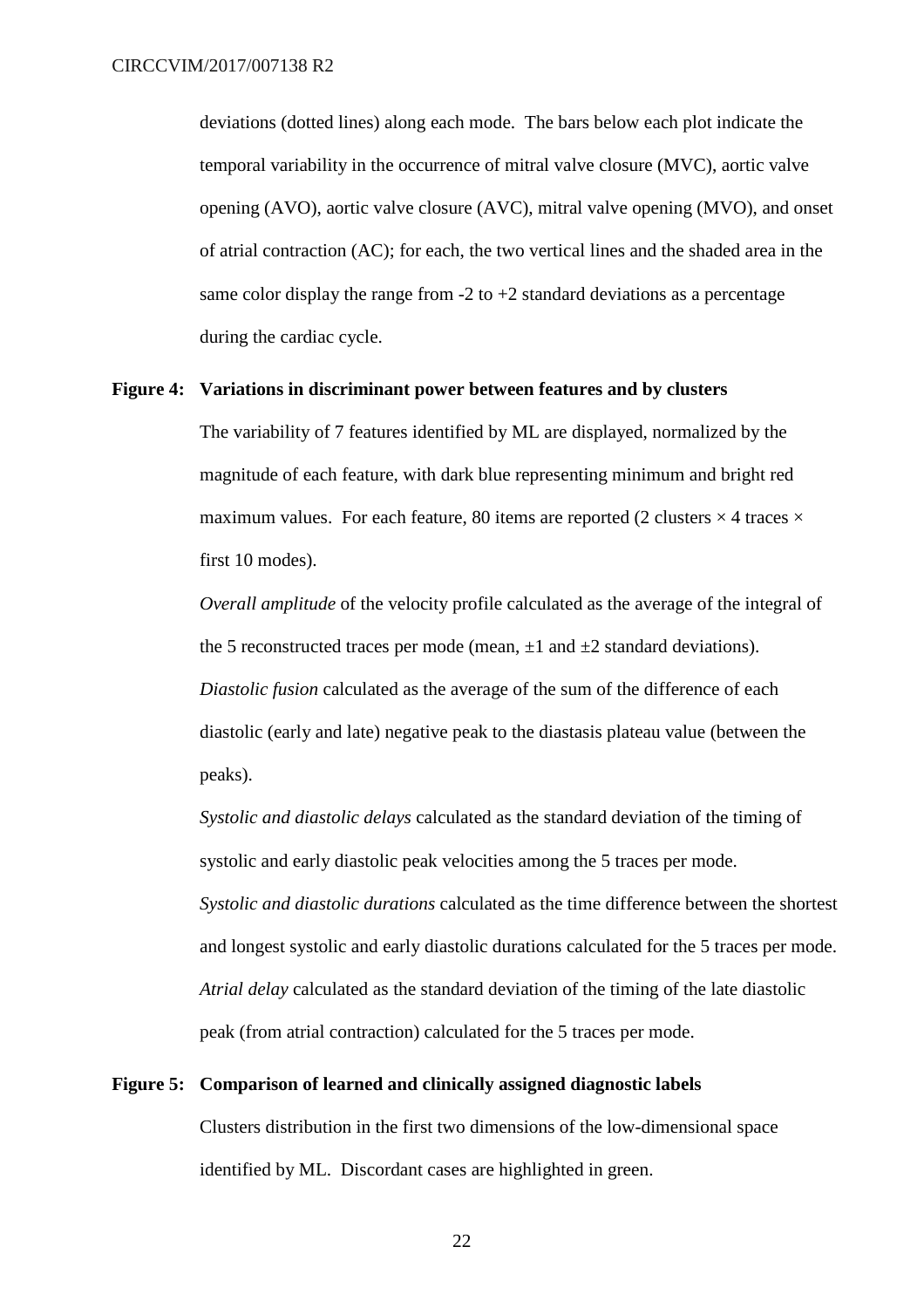# **Figure 6: Distances from each subject to the center of each cluster**

(A) All healthy and HFPEF subjects (according to clinical labels) displayed by their distances from clusters 1 and 2 (*healthy* and *diseased* clusters identified by ML). Cases with discordant clinical and ML labels are highlighted in green, and the probabilities of membership to each cluster are indicated by dashed lines; the blue, red and green areas correspond to healthy, transition, and HFPEF zones. (B) and (C) display hypertensive and breathless controls, mapped using the algorithm learned from the analysis of the groups shown in (A).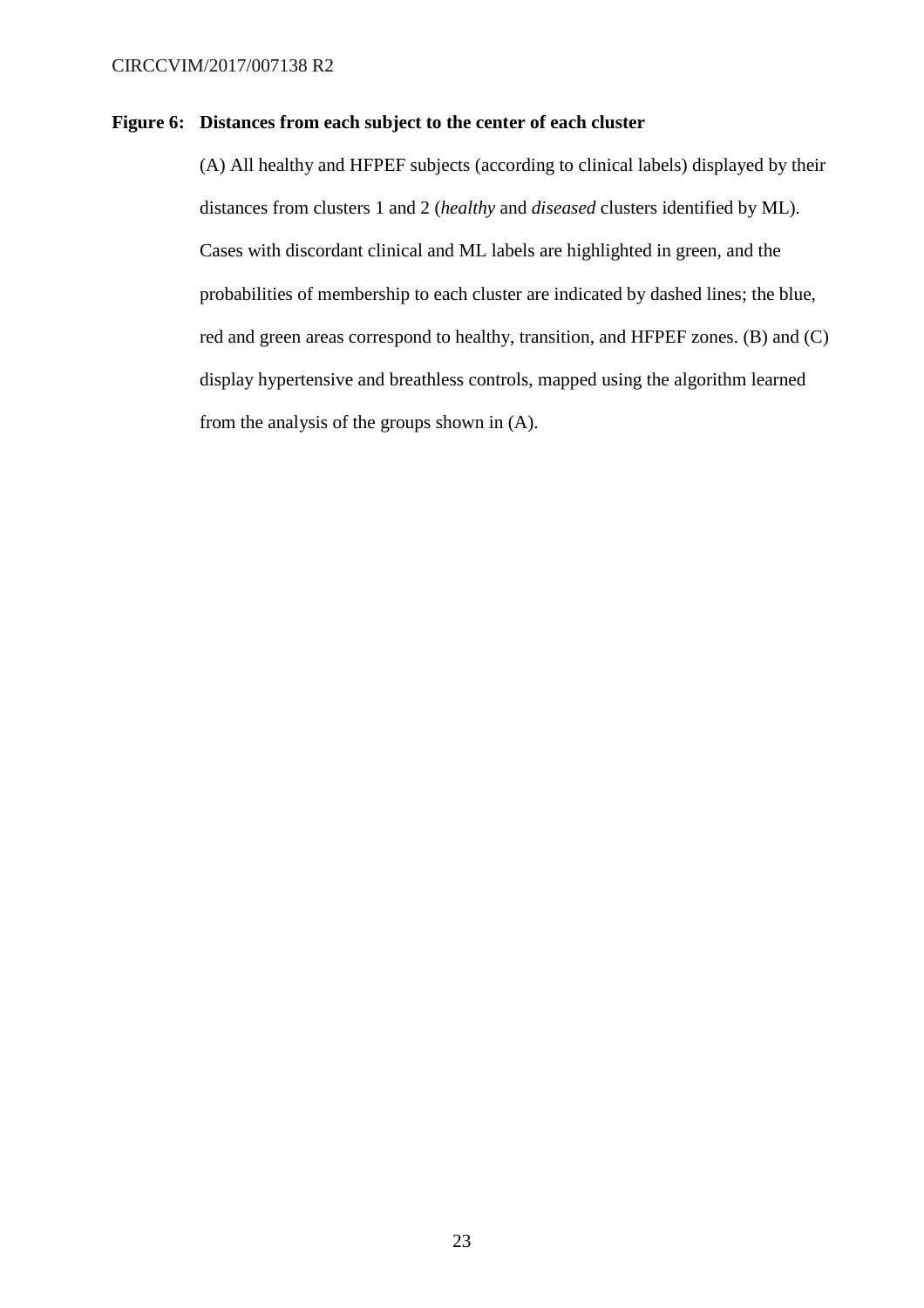|                                                     | Healthy              | Cluster 1           |         | <b>HFPEF</b>         | Cluster 2             |         | Cluster 1        |
|-----------------------------------------------------|----------------------|---------------------|---------|----------------------|-----------------------|---------|------------------|
|                                                     | $(n=33)$<br>$(n=26)$ |                     | p-value | $(n=79)$<br>$(n=72)$ |                       | p-value | vs. 2<br>p-value |
| Age $(y)$                                           | $66.9(64 - 69.1)$    | $67.02(63 - 70.6)$  | 0.81    | $72(68.0 - 78.0)$    | $71(67 - 77)$         | 0.39    | 0.005            |
| Female, n (%)                                       | 20(60.6)             | 18(69.2)            | 0.68    | 51(70.8)             | 53(67.1)              | 0.78    | 0.84             |
| Caucasian race, n (%)                               | 32(97.0)             | 26(100)             | 0.06    | 71(98.6)             | 77(97.5)              | 0.30    | 0.09             |
| Body mass index $(kg/m2)$                           | $25.3(23.2 - 28.8)$  | $24.8(23.2 - 29.0)$ | 0.99    | $28.8(25.8 - 32.8)$  | $28.1(25.4 - 31.6)$   | 0.58    | 0.004            |
| 6-minute walk test (m)                              | $501(476 - 560)$     | 555(465–565)        | 0.64    | $357(305 - 395)$     | 385(330-470)          | 0.09    | 0.001            |
| N-terminal B-type<br>natriuretic peptide<br>(ng/mL) | $70(31 - 119)$       | $75(48 - 154)$      | 0.20    | $220(87 - 330)$      | $139(64 - 325)$       | 0.20    | 0.049            |
| $E/e'$ ratio – Rest                                 | $6.9(5.9 - 8.6)$     | $8.5(6.7-11.1)$     | 0.13    | $10.8(8.6 - 13.7)$   | $9.3(7.8-13.3)$       | 0.13    | 0.03             |
| $E/e'$ ratio – Submax                               | $8.1(6.1 - 9.3)$     | $9.2(7.8 - 10.2)$   | 0.048   | 10.8(8.7–13.8)       | $10.2(7.7 - 11.8)$    | 0.07    | 0.45             |
| $E/A$ ratio – Rest                                  | $1.00(0.84 - 1.21)$  | $0.93(0.79 - 1.20)$ | 0.58    | $0.88(0.77-1.05)$    | $0.90(0.79 - 1.07)$   | 0.47    | 0.45             |
| $E/A$ ratio - Submax                                | $1.04(0.90 - 1.23)$  | $1.05(0.90-1.26)$   | 0.64    | $1.06(0.86 - 1.20)$  | $1.04(0.87 - 1.19)$   | 0.81    | 0.43             |
| LV ejection fraction $(\%)$                         | $62.6(60.4 - 64.7)$  | $62.1(60.6 - 64.2)$ | 0.78    | $60.6(57.0 - 63.9)$  | $60.8(57.1 - 64.8)$   | 0.77    | 0.09             |
| LV mass index $(g/m^2)$                             | $72.7(60.8 - 84.9)$  | $81.5(64.0 - 90.8)$ | 0.24    | 108.5(93.0-132.2)    | $104.6(88.3 - 127.7)$ | 0.34    | 0.00002          |
| Deceleration time - rest<br>(ms)                    | $230(201 - 261)$     | 237(219-265)        | 0.43    | 236(188-272)         | 233(192-272)          | 0.75    | 0.39             |
| Deceleration time -<br>submax $(ms)$                | $152(135 - 166)$     | $153(135 - 180)$    | 0.95    | $156(136 - 190)$     | $157(137-182)$        | 0.78    | 0.69             |
| LV end-diastolic volume<br>index $(mL/m^2)$         | $44.6(37.1 - 54.0)$  | $52.6(38.8 - 59.8)$ | 0.27    | $46.9(38.0 - 59.5)$  | $44.9(37.3 - 56.3)$   | 0.54    | 0.25             |
| Ard-Ad (ms)                                         | $-7(-20-2)$          | $-8(-21-2)$         | 0.99    | $-9(-20-6)$          | $-10(-20-6)$          | 0.97    | 0.83             |
| Left atrial volume index<br>(mL/m <sup>2</sup> )    | $24.7(21.0 - 34.4)$  | $34.1(23.2 - 39.0)$ | 0.06    | 37.4(33.5–44.6)      | $35.7(27.6 - 42.6)$   | 0.12    | 0.15             |

# Table 1: **Comparisons between groups**

Categorical variables expressed as counts and percentages. Continuous variables expressed as median (25th–75th percentile). A-a = duration of mitral valve flow during atrial contraction minus duration of pulmonary vein retrograde flow;  $E/A$  = ratio of the early and late transmitral flow velocities;  $E/e'$  = ratio of the early transmitral flow velocity and the early diastolic mitral annular velocity; LV = left ventricular; NS = non-significant.